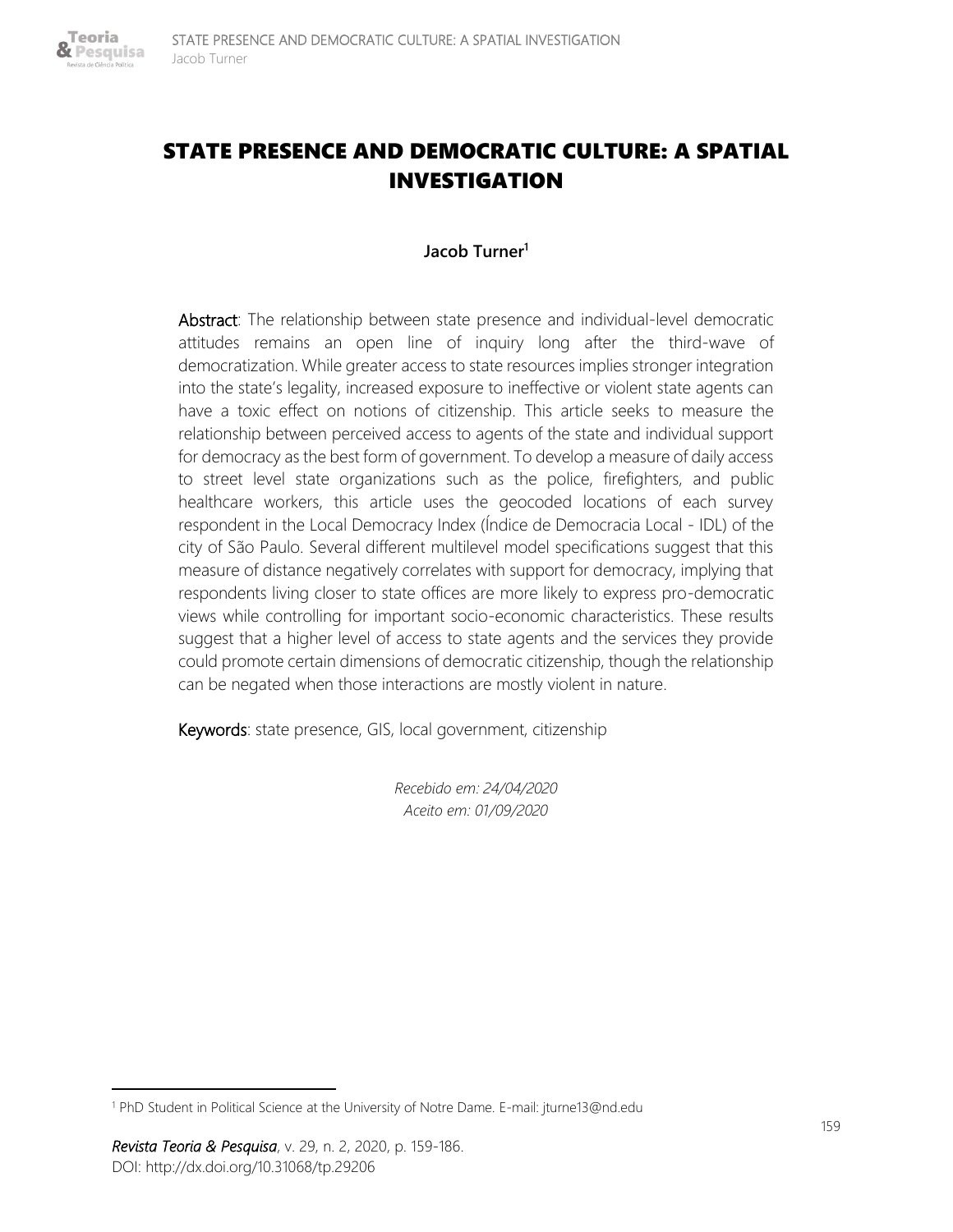# A PRESENÇA DO ESTADO E A CULTURA DEMOCRÁTICA: UMA INVESTIGAÇÃO ESPACIAL

Resumo: A relação entre a presença do estado e atitudes democráticas permanece uma linha aberta de investigação após a terceira onda de democratização. Embora maior acesso aos recursos do estado implique uma integração no estado de direito, maior exposição a agentes do estado que são ineficazes ou violentos pode ter um efeito tóxico nas noções de cidadania. Este artigo busca medir a relação entre a percepção de acesso a agentes estatais e o apoio à democracia como a melhor forma de governo. Para desenvolver uma medida de acesso cotidiano às burocracias estatais de rua como a polícia, os bombeiros e os profissionais de saúde pública, este artigo usa as localizações geocodificadas de cada entrevistado da pesquisa no Índice de Democracia Local da cidade de São Paulo. Diversas especificações de diferentes modelos multiníveis sugerem que essa medida de distância se correlaciona negativamente com o apoio à democracia, o que implica que os respondentes que moram perto de agências estatais são mais propensos a expressar opiniões pró-democráticas, mesmo controlando por características socioeconômicas importantes. Esses resultados sugerem que um nível mais alto de acesso aos agentes do Estado e aos serviços que eles prestam pode promover certas dimensões da cidadania democrática, embora essa relação possa ser negativa quando as interações com agentes estatais são majoritariamente de natureza violenta.

Palavras-chave: Presença do Estado, GIS, governo local, cidadania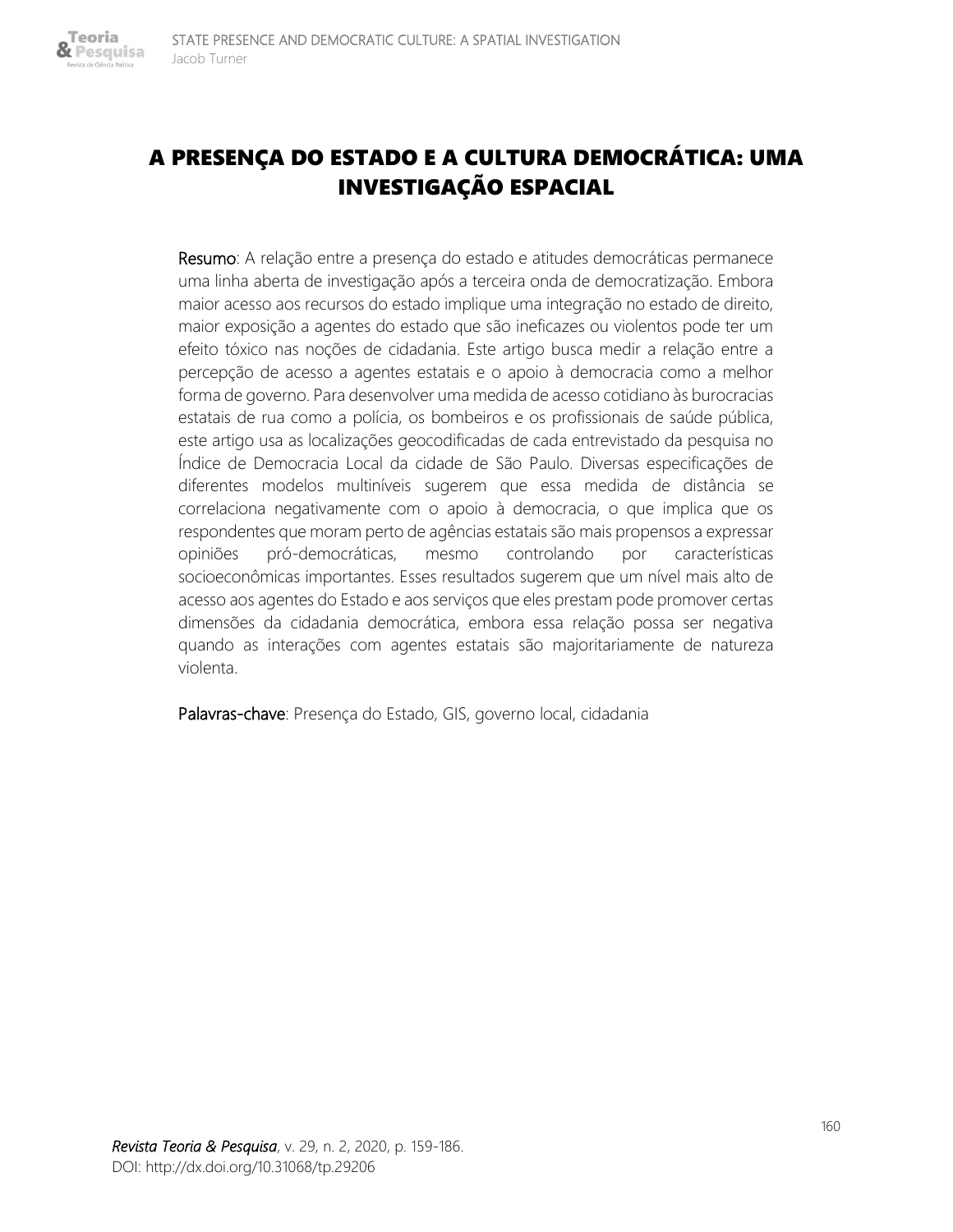# **1. Introduction**

Teoria & Pesquisa

> In post-authoritarian and post-conflict societies, the question of how to cultivate democratic culture among the population, where individuals support the democratic regime and see themselves as active, participating citizens as opposed to passive clients or excluded outsiders looms large. The role that state institutions and agents of the state play in this story is recognized as important but remains subject to much debate. On the one hand, state capacity and state penetration in civil society have been identified as critical factors for democratic consolidation. Having at least a minimally capable state is often considered a necessary condition for any stable democracy. As (Stepan and Linz, 1996) succinctly put it, "[n]o state, no democracy" (14). It is difficult, though not impossible, to imagine a strong democratic culture emerging in a national territory that suffers from acute state absence.

> On the other hand, stronger states and increased contact with state agents are hardly guaranteed to promote democratic citizenship. One need only look to instances of widespread state-sanctioned violence (Cruz, 2010; Willis, 2018) and clientelist networks built on the infrastructure of state welfare programs (Grzymala-Busse, 2008; Stokes, 2005) to see that the *wrong kind* of state presence has the potential to be toxic to democratic attitudes. This paper zooms into a specific political context, the city of São Paulo, to examine the impact that increased access to state resources has on one dimension of democratic citizenship, the minimal but necessary support for democracy as the best form of government, regardless of the circumstances.

> São Paulo, just as many other Brazilian cities, contains stark inequalities across its territory. In wealthier, well-connected neighborhoods the state is clearly present and efficient while in large swaths of certain favelas criminal organizations effectively govern with minimal challenge from the state (Lessing and Willis, 2019; Magaloni, Franco-Vivanco, and Melo, 2020). Surveys of posttransition outcomes in Latin America and other "third wave" transitions demonstrate similar unevenness between and within single countries (O'Donnell, 1993). While there have been advances in understanding the relationship between public goods provisions and democratic attitudes at the individual level (Gottlieb and Kosec, 2019), much of the empirical work on the question remains cross-national in nature despite the often subnational quality of the relationship.

> The context of São Paulo means that the data presented in the Local Democracy Index (*Índice de Democracia Local de São Paulo* - IDL) provide an excellent opportunity to investigate the relationship between access to state resources and democratic attitudes at the appropriate level of analysis. By focusing on the relationship between individual attitudes and spatial patterns of state service distribution, measured using the physical locations of state offices such as police stations, conflict mediation centers, hospitals, and welfare distribution centers, this paper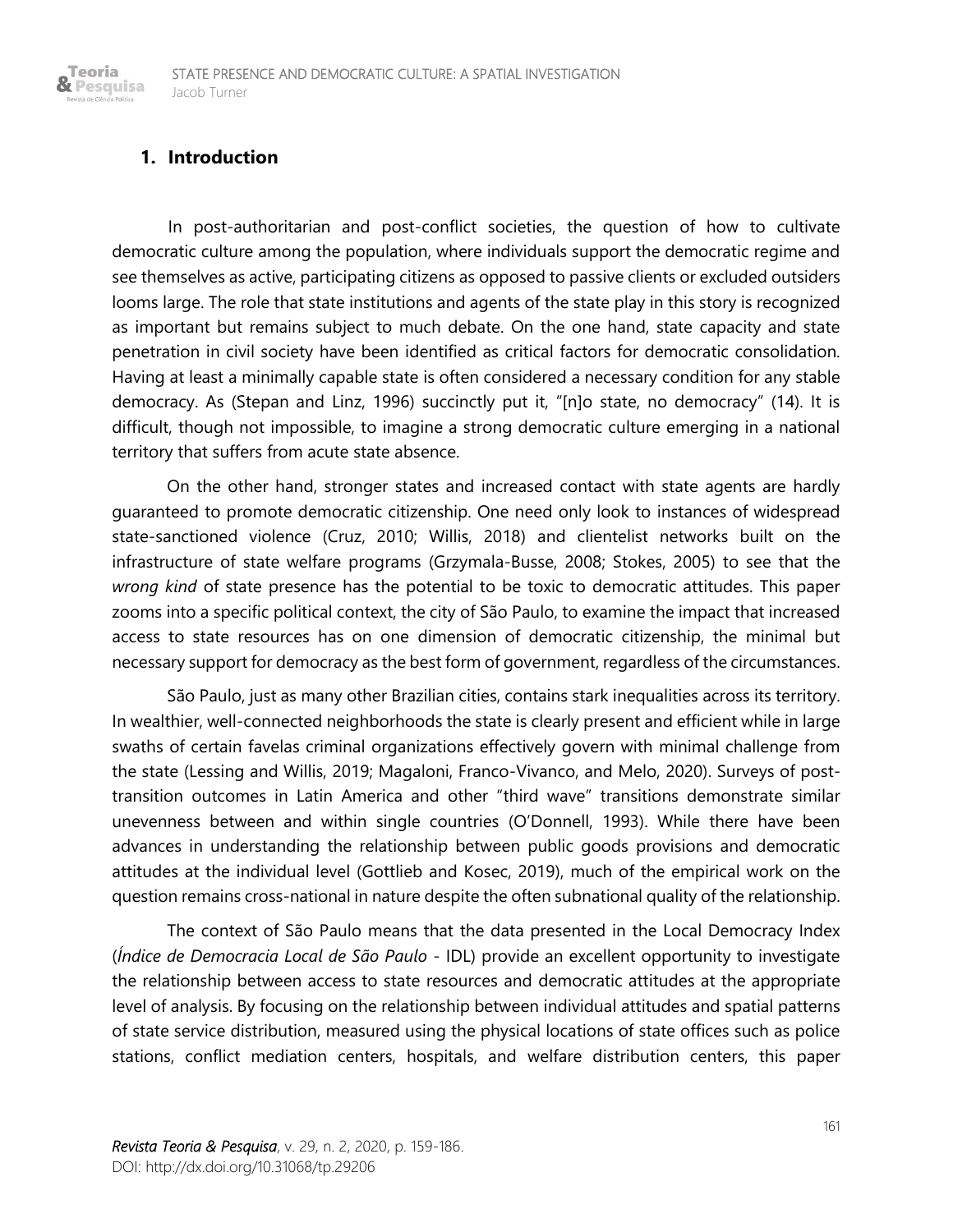

represents a first step in developing a more complete picture of how the organs of the state impact democracy at the micro level.

The findings indicate that there is a strong and robust relationship between a respondent's support for democracy and the distance that the respondent lives from key state offices. The further away a respondent lives from these symbols of state power, the less likely they are to support democracy as the best form of government. While the current design does not allow for definitive conclusions about the direction or causality of this relationship, the evidence presented in this paper calls for further investigation, including repeating the IDL in future years and expanding to other cities to more precisely identify the mechanisms by which this relationship functions.

# **2. Democracy and the State**

Democratic rule, the quality of democratic institutions, and the democratic culture of citizens have all had a contentious theoretical relationship with the concepts of state power and penetration.<sup>2</sup> Operating in the context of mass sovereignty at minimum changes the incentive structure of public servants, as they have to respond to a larger group of principals (Besley, 2006). However, much of the work theorizing this relationship focuses on how the institutions and practices of democracy at the regime level affect state power and the size and strength of the public sector. Micro-level work examining how access to state resources and participating in democratic governance affects individual attitudes has emerged in political economy, judicial institutions (Brinks, 2008), and political behavior. However, this question and the details of how state power, democratic culture, and democratic institutions relate to one another remains a rich and open line of research.

#### *Uneven Outcomes*

One of the most consistent findings about the quality of democratic governance in Latin America is its highly uneven distribution across national territories. O'Donnell, 1993, for instance, recognized early that not all subnational regions were achieving equal levels of democratic consolidation. He placed the cause of the divide at the feet of the state, dividing Latin American territories into various differently colored regions. "Green" territories of strong, consolidated

<sup>&</sup>lt;sup>2</sup> See Evans et al., 1985 for some early discussion of this debate, particularly Skocpol 1985. (Mann, 1984; 2008) provide another perspective, suggesting that democratic societies are conducive to certain kinds of state power, namely infrastructural as opposed to despotic power.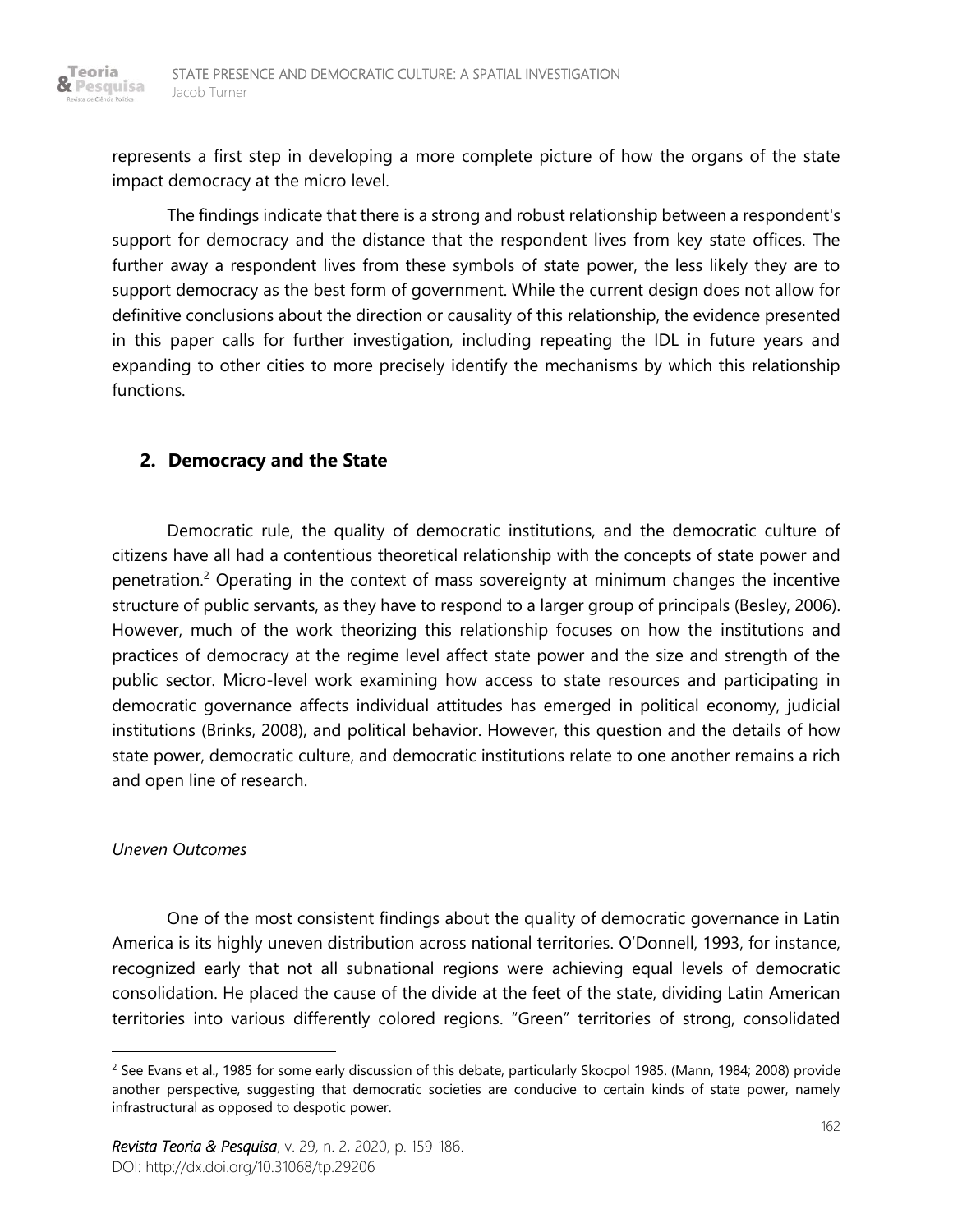Teoria & Pesquisa

> democratic rule where the state enjoyed deep penetration and legitimacy, a "blue" intermediate category, and the infamous "brown" regions where the state remained absent, weak, or reliant on patrimonial or clientelist relations with citizens. For O'Donnell, the nature of the state, the regime, and the sense of citizenship among individual citizens were highly interconnected. However, it was unclear from his setup how "brown" areas could become "green". Would greater state penetration lead to stronger democratic attitudes, improving the quality of democracy, or would a stronger state lead to more repressive and effective pockets of authoritarianism? While the status quo was well described, the dynamic relationship between state and democracy remained less understood.

> Continuing this line of research, scholars have advanced in their understanding of subnational regimes. The level and quality of democratic governance at the national level is often insufficient for understanding day to day local realities. The presence of subnational authoritarian regimes has been further recognized and extensively explored in Brazil (Behrend and Whitehead, 2016; C. Souza, 2016), Mexico (Herrman, 2016), and Argentina (Gervasoni, 2010). Explanations for subnational variation in regime type range from the institutional to the cultural. Gervasoni, 2018, for instance, develops an economic model of subnational regime type in Argentina based on the logic of unearned fiscal rents as a sort of "resource curse" for the provinces. Others identify the values of individual leaders or groups who represent authoritarian holdovers as explaining variation below the national level in the consolidation and quality of democratic governance (Baldwin and Holzinger, 2019; Berman and Nugent, 2019).

> The expansion of the agenda from cross-national to sub-national studies has been a positive one and has allowed for greater theorizing and fine-grained empirical work that approximates more closely the daily functioning of national and subnational state apparatuses and regimes. However, there is good reason to extend the investigation even further down to the level of the individual citizen. Beyond the institutions that enable undemocratic governance or individual leaders who seek to perpetuate their hold on power is the self-perception and actions of the citizens. In O'Donnell's "brown zones", for instance, the efforts of would-be reformers can be frustrated by the fact that residents do not relate to the state as active, participatory citizens. Understanding the relationship between greater state presence and democratic attitudes will go far in informing advocates for democracy how to best promote a consolidation of democratic norms within the minds of individual citizens.

#### *Democracy and Public Goods*

One highly developed line of inquiry in the relationship between state institutions and democratic governance is the impact that electoral competition has on the provision of public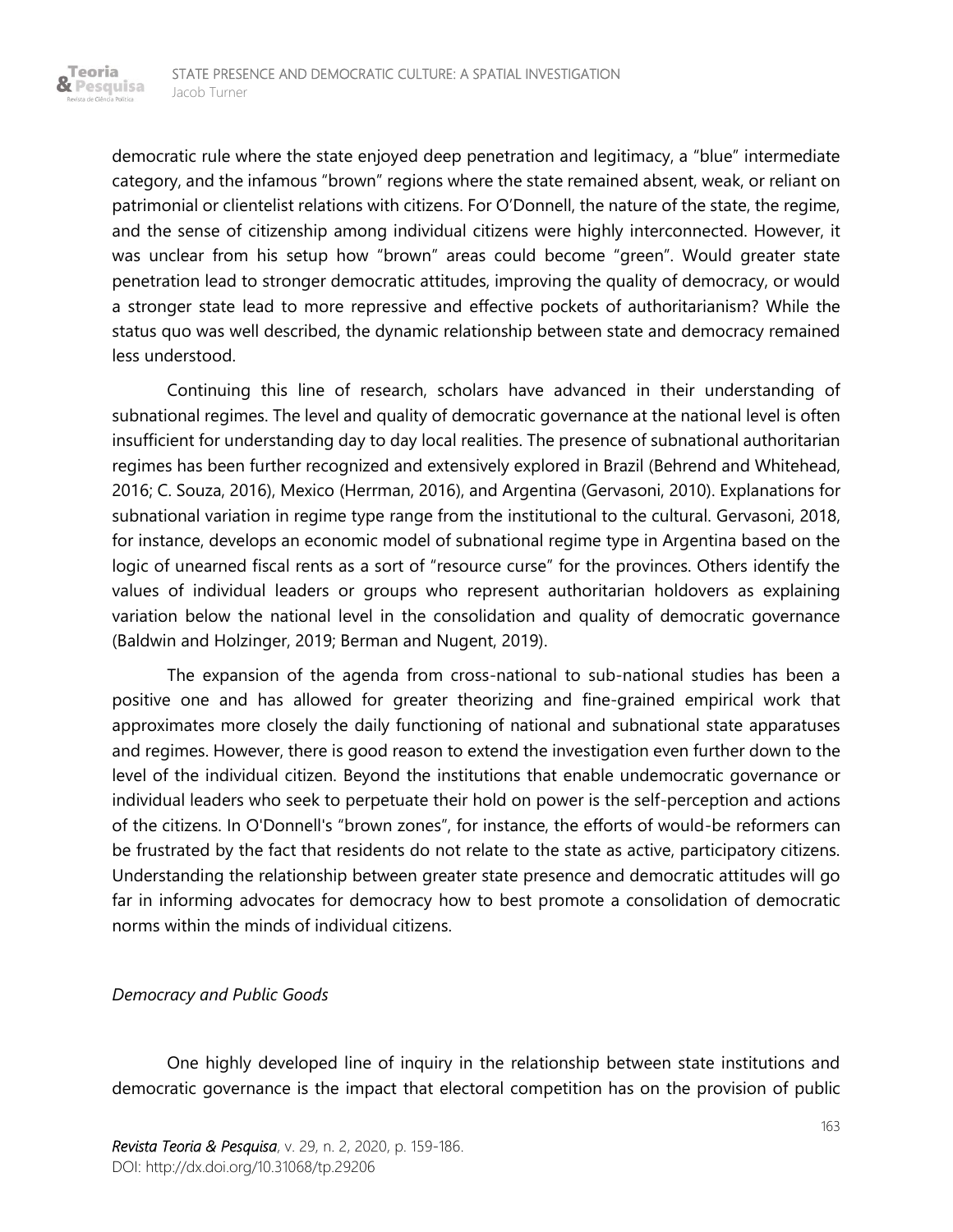goods. Besley, 2006 develops a comprehensive rational choice model of the political economy of democratic governance, highlighting the impact that different incentive structures and institutional designs can have on the effectiveness of economic policy making in democratic governments. Scholars of democratization have also noted a positive relationship between democracy and the size of the public sector (Adserà and Boix, 2002; Boix, 2001).

It seemed a contradiction at first that open, democratic regimes who generally pushed liberalizing economic reforms in the post-Cold War also measurably expanded their public sector and welfare spending. However, the logic of political competition can explain much. Rodrik, 1998, for example, outlines a theory of social insurance where voters exposed to greater economic threat from foreign competitors demand a stronger and more extensive social safety net in order to compensate for this risk. While societal pressures exist in authoritarian regimes, the electoral competition component of democracies amplify the impact of such demands on policy makers.

Much of the previously cited literature occupies a very high level of analysis at the national or international level. Implicit in their theories or not directly considered is the relationship between democratic governance and individual attitudes about citizenship. Several recent studies have lowered the level of analysis to the individual or the municipality. Gottlieb and Kosec, 2019 leverage changes in electoral rules in Mali to identify a relationship between electoral competitiveness and public goods provisions. Ashworth et al., 2014 similarly find that greater electoral competitiveness leads to more efficient municipal policies in Flanders while Alves, 2015 finds that the nature of political competition in Brazil helps to determine the extent of public health provision at the municipal level. Since public goods such as healthcare, public safety, and enforcement of economic contracts represent a citizen's most direct daily interaction with the state apparatus, these micro-level studies represent an important step forward.

More work remains to be done studying variation within a single electoral context. Electoral politics can only go so far in explaining variation where all voters participate in the same electoral system and vote for the same slate of candidates. While many empirical studies demonstrate correlations between democratic governance and the size of the public sector, social welfare spending, and efficient distribution of public goods, it is less understood how contact with these goods and institutions, once established, affects the individual's sense of citizenship and democratic attitudes. Stronger networks of public goods provision could strengthen citizenship in a democratizing society, as such goods demonstrate that the state apparatus exists to serve the needs of its citizens. However, an expanded public sector could also cultivate clientelist relations between citizens and agents of the state, poisoning individual senses of agency and ownership of nominally democratic regimes (Auyero, 2012).

The ways in which the distribution of public goods and contact with agents of the state affect democratic attitudes within individual citizens is therefore a line of investigation equally important as the macro-level impact of regime type on public goods distribution. The answer will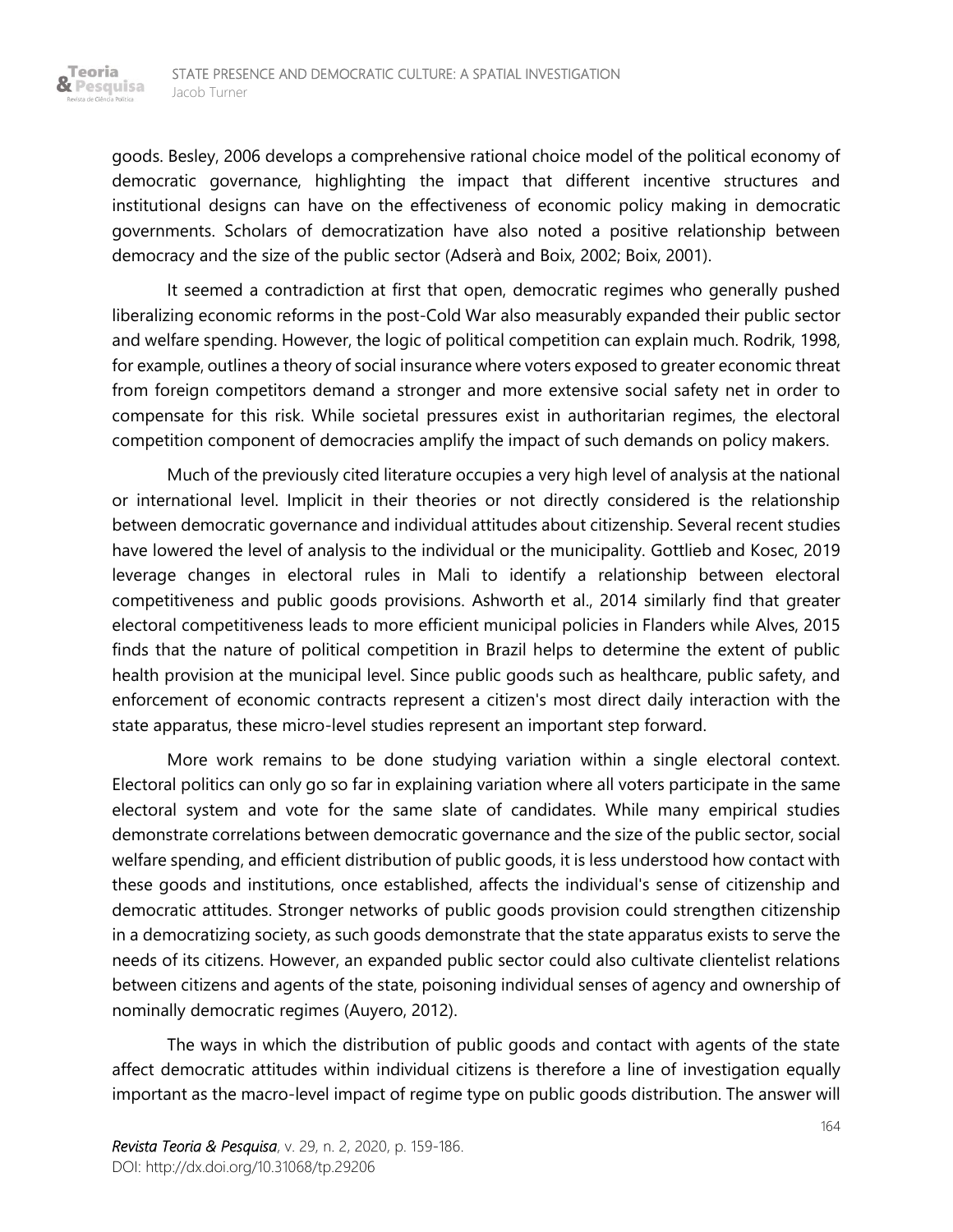

help identify potential vicious or virtuous cycles between state action, individual attitudes and behaviors, and regime type outcomes at all levels of government.

#### *Citizenship and Coercion*

The institution of the police holds a central role in democratic societies as the institution at least formally in charge of enforcing the rule of law. Police departments vary dramatically in how successfully they accomplish this task, however. While democratization and security sector reform can go hand-in-hand (Bayley, 1995), democracy paired with authoritarian remnants or deeply embedded anti-democratic police culture has the potential to actually weaken the rule of law (Davis, 2006).

At the individual level, how the police behave and treat citizens has been shown to have powerful effects on citizen attitudes. Citizen-focused, community-based policing tactics are shown to increase feminist attitudes among men (Córdova and Kras, 2020) and improve state-society relations in certain favelas (S. I. de Souza, 2019). However, perceptions of police impunity (Brinks, 2008) and high continuity in the security sector with repressive, authoritarian predecessor organizations (Cruz, 2011) are toxic to individual-level citizenship and therefore the health of a democratic regime.

The police forces of São Paulo present an interesting wrinkle to the story of expanded state presence exerting a positive influence on democratic attitudes such as support for democracy. The police forces of São Paulo are some of the largest, best funded, and most violent of the continent, killing an average of 1.6 people per day even in the relatively peaceful year of 2012 (Ahnen, 2007; Willis, 2015). The rate has increased since then with over 700 deaths in 2019. However, most of the violence is isolated to marginal communities (Cardia and Schiffer, 2002), meaning that *Paulistanos* interact with the police in different ways depending on who they are and where they live (Adorno, 2002). For some, the police are a helpful state bureaucracy while for others the police reasonably represent security threats. The effect of expanded access to police might be different for these distinct groups.

# **3. Hypotheses and Empirical Expectations**

The literature on the relationship between state presence, democratic consolidation, and citizenship present several empirical expectations that can be tested with the data provided by the IDL. First, much of the literature on democratic consolidation places much explanatory power in the geographic distribution of state institutions, and the strength of state penetration in society.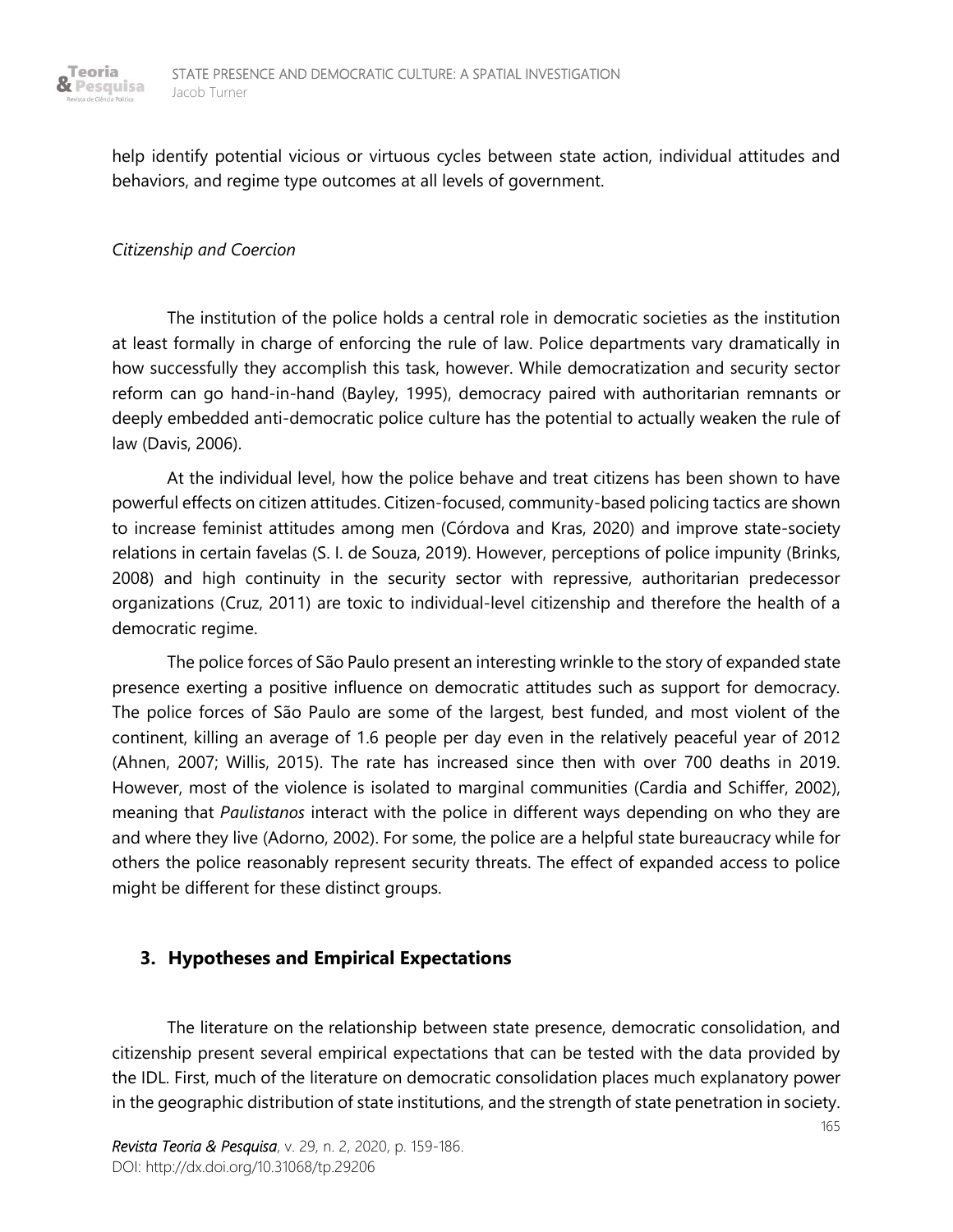Cases of failed transitions or weak, "delegative democracy" are blamed on weak, incapable state institutions while cases of successful transition and vibrant post-authoritarian civic life are credited to strong, well-endowed states and deeply embedded state-society relationships. We should expect, therefore, that increased access to state resources should *ceterus paribus* lead to greater support for the democratic regime.

*H1: Greater availability of state resources to an individual will increase the probability of supporting democracy as the best form of government*

However, in regions where state agents are perceived to have high levels of impunity or where the police regularly are involved in violent confrontations, expanded access to state resources might actually weaken support for the democratic regime. In cases where there are ineffective or abusive state agents, increased access to the resources they provide could simply highlight their negative qualities and cast the democratic regime that supplies them in a negative light. We should therefore expect for increased exposure to state violence to diminish support for democracy generally.

*H2: Greater exposure to state-sanctioned violence will decrease the probability of supporting democracy as the best form of government*

Since the statistical models estimated in this paper operationalize the level of state resource availability as distance from certain offices of state agents, the hypotheses will be reformulated slightly to fit the measurements more precisely. Respondents who live further away from state offices should experience a lower sense of day-to-day availability of state resources, regardless of how often they utilize them. Therefore:

*H1a: Greater physical distance between respondents and state offices will decrease the probability of supporting democracy as the best form of government*

*H2a: Greater physical distance between respondents and incidents of state-sanctioned violence will increase the probability of supporting democracy as the best form of government*

The principal aim of this investigation is to evaluate the overall effect that increased access to public resources of all kinds has on support for democracy, one of the most fundamental elements of democratic culture. While there is initial exploration of the variable effect that the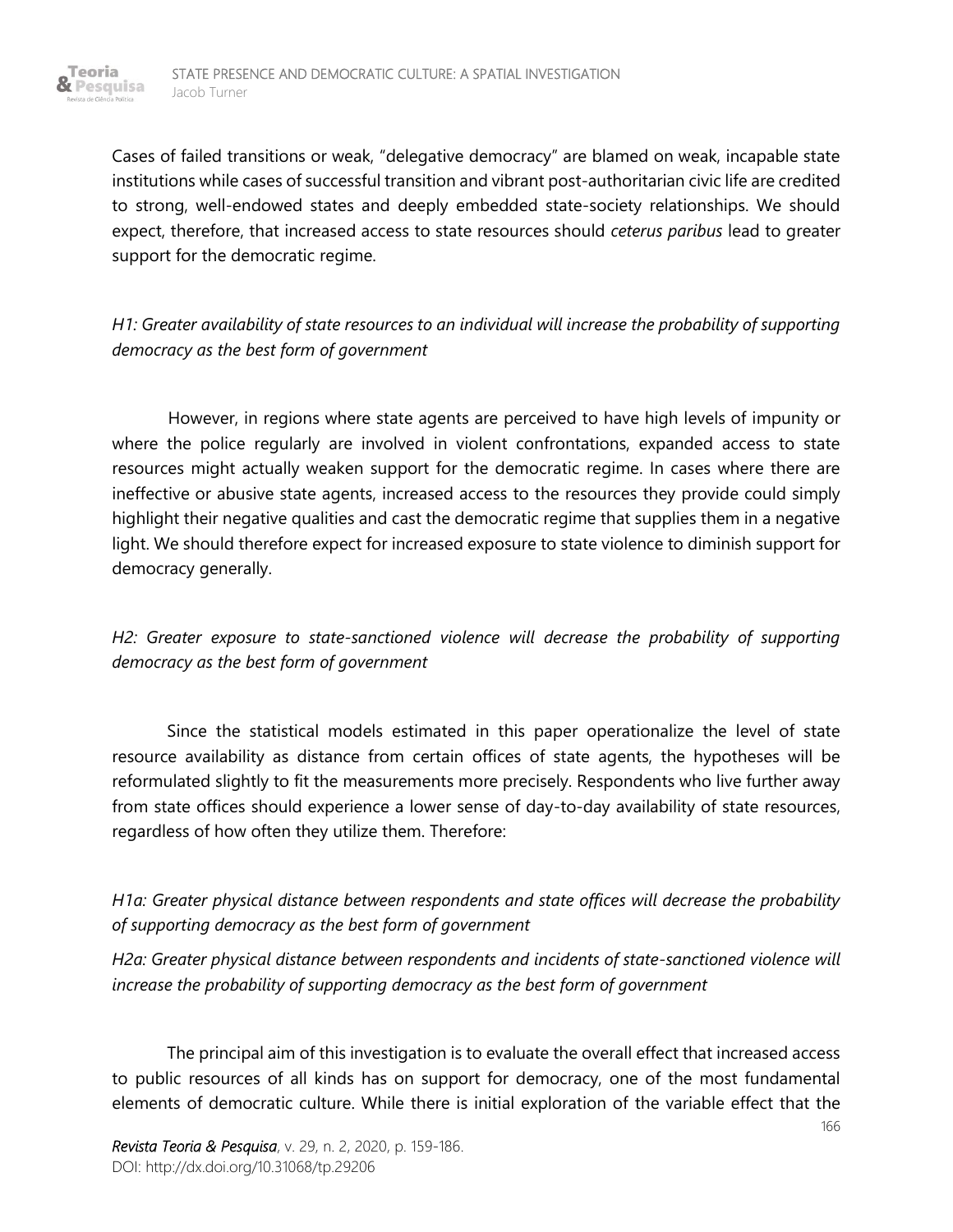

despotic face of the state can have on support for democracy with H2, a more precise design focused specifically on state-sanctioned violence is needed to reach definitive conclusions.

## 4. **Data and Methods**

#### *Dependent Variable*

The statistical models estimated in this paper rely upon the Local Democracy Index (*Índice de Democracia Local* - IDL) of the city of São Paulo developed and applied by the Sivis Institute in 2019. The dependent variable, *Democratic Support*, is drawn from the IDL. *Democratic Support* is measured based on the response to the question *to what degree do you agree with the following phrase: democracy is preferable to any other form of government, independent of the circumstances?.<sup>3</sup>* The responses range from 1 (completely disagree) to 4 (completely agree). Both ordered models using the original scaling and binary models rescaled to estimate the probability of strongly supporting democracy are estimated below.

The IDL contains many other variables apt for similar investigations. Examples include regularity of political discourse (Smith, 2018), political knowledge (BARABAS et al., 2014), and frequency of voting. However, this analysis focuses on *Democratic Support* alone to keep the analysis tightly centered on a single dimension widely acknowledged as a requirement for democratic culture.

#### *Distance as a Proxy for State Availability*

The models presented in this paper are based upon certain assumptions about distances and spatial relationships. The main independent variable of interest, for instance, is *Mean State Distance* which is operationalized as the mean physical distance between an individual's geocoded location in the IDL and the nearest civil police office, military police office, conflict mediation center, fire station, and hospital. These agents of the state were selected for being the agents that generally have the greatest day to day contact with individual citizens and representative of the various faces of the state including public safety, conflict management, and healthcare provision.

<sup>3</sup> In the original Portuguese: *Em que grau o (a) sr./sra. concorda com a seguinte frase: "A democracia é preferível à qualquer outra forma de governo, independente das circunstâncias"?*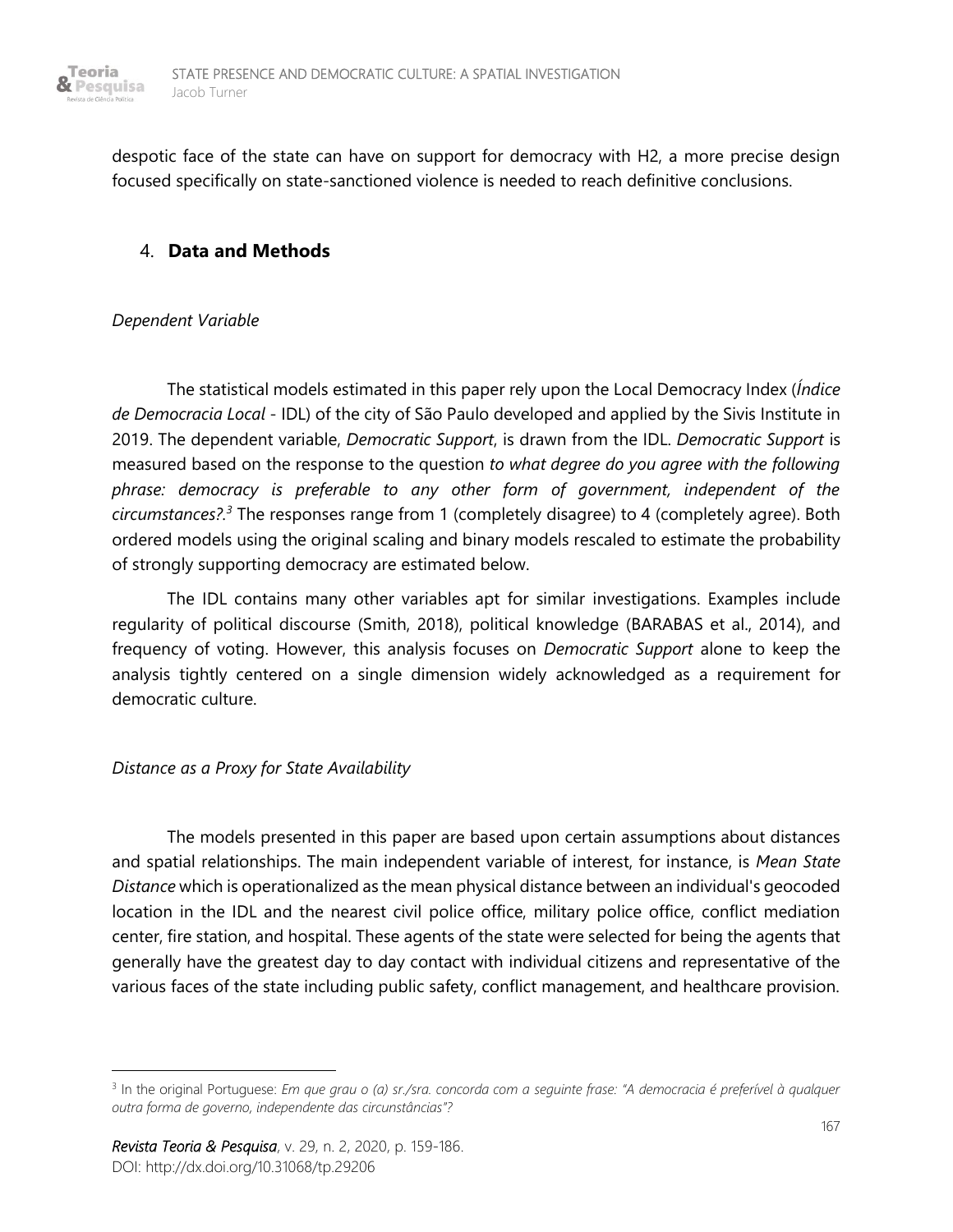With the expansion in the availability of Geographic Information System (GIS) Software, distance has become a tractable and precisely measurable variable in social science research. Distance is often used as a proxy for level of exposure between individuals and institutions or organizations. Braun 2016, for example, leveraged distance between Jewish residences and the nearest Catholic or Protestant Church in Amsterdam to evaluate whether minority religious groups are more likely to help another persecuted minority than are majority religious groups. Nunn and Wantchekon 2011 also famously used distance to the coast as an instrument for the prevalence of the slave trade in Africa. Although distance may not perfectly measure exposure, the basic logic underpinning the proxy is generally credible. Namely, individuals generally have less exposure to things that they live further away from *ceteris paribus*.

Scholars have also leveraged distance already as a proxy for exposure and interaction with the police and other organs of the state. Córdova and Kras 2020 for instance demonstrate that men living in municipalities with a women's police station in Brazil are less likely to express sexist attitudes and to support actions aimed at minimizing violence against women.

To leverage distance as a measure of state presence in this way, I collected data from the City of São Paulo's *Dados Abertos* (open data) system including coordinates for São Paulo military and civil police stations and offices, public hospitals, and fire stations. I then measured the distance between each geocoded respondent's location and each of the nearest of each of these offices. The distances were then combined into two indices of distance to state office using both the simple mean and the first principal component from a principal component analysis (PCA). While the precise estimates differ between these two index construction methods, neither the substantive interpretation nor the significance of the relationship changes between them. The index constructed from PCA is therefore only presented in the Appendix.

#### *Crime and Punishment*

Teoria & Pesquisa

> An important dimension to include in this design is exposure that individual citizens have to the coercive arm of state power. The level of violence that the police use against citizens along with popular conceptions of police impunity for violent acts has consistently been shown to be toxic for democratic citizenship (Brinks, 2008). For many Brazilians, particularly poorer residents in favelas, often the only or most direct contact with the state is through violent confrontations with the military police. Exposure to police violence, especially in a context of low service provision, is likely to damage the relationship between individuals and the state and therefore diminish the attitudes and behaviors most important for democratic citizenship. In these cases, there might be a qualitative shift in how state presence is perceived, potentially reversing the effect of state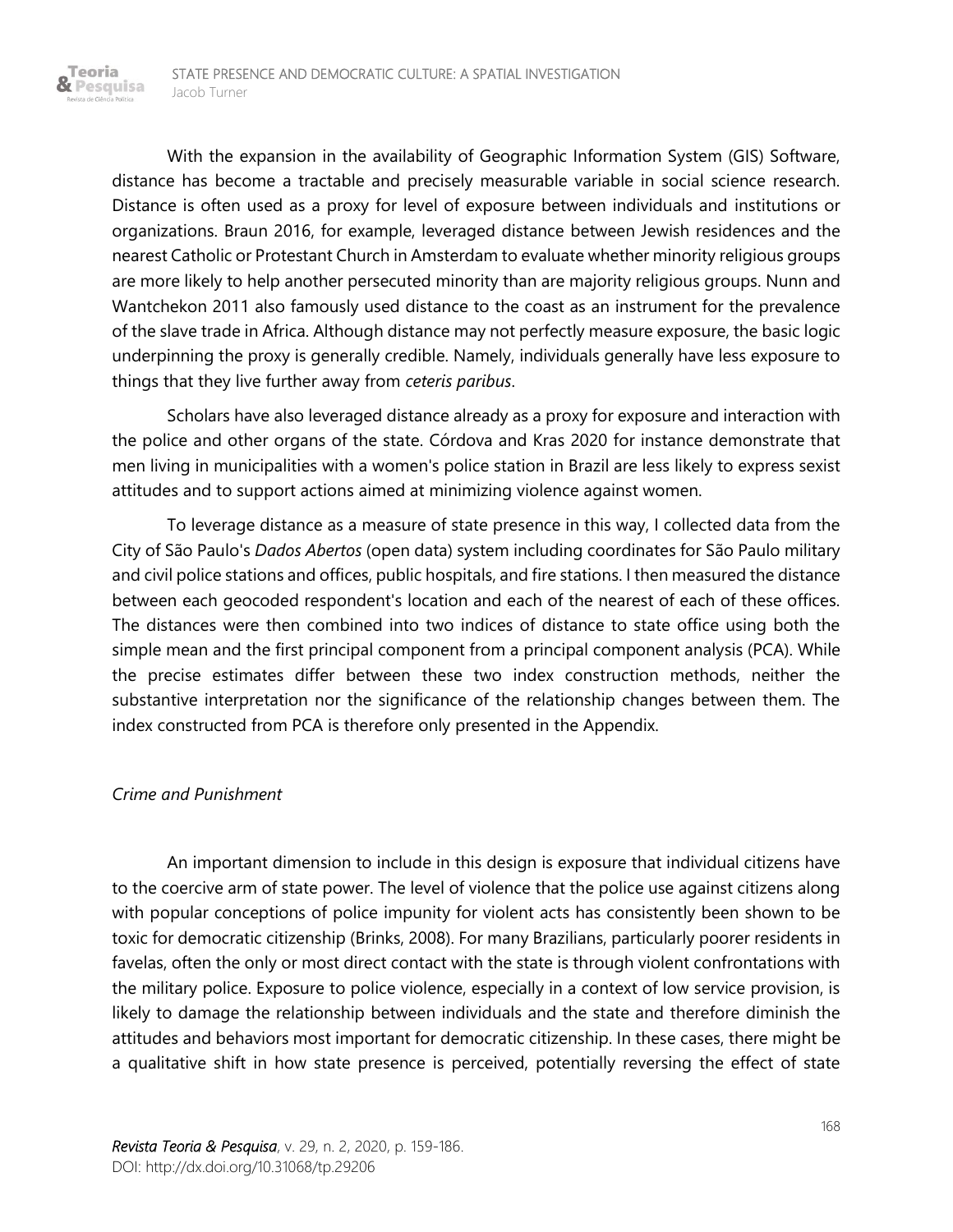availability. Proximity to incidents of state-sanctioned violence is therefore a vitally important control.

In order to control for and conduct an initial exploration into the effects that violent interactions with the state can have on democratic culture, the variable *Police Violence* will be included. The information regarding the dates and locations of lethal altercations with the police is published by the *Ouvidoria de Policia* (police ombudsman). The variable *Police Violence* is therefore a measure of physical distance between an individual respondent and the nearest recorded location of a lethal altercation with the police in the previous year, 2018. $4$ 

Two more dimensions of police-citizen interactions pertinent to the models estimated in this paper are *Trust in the Police* and *Police Legitimacy*. Tankebe 2013 identifies these two dimensions as critical in determining the nature of the relationship between citizens and police officers. The IDL contains two questions that address these two features directly. The first asks for respondents to rate the degree to which they trust the police and the second asks for respondents to rate how corrupt they believe the police to be.<sup>5</sup> The responses to both of these questions will be included in the models to help address the concern that both low support for democracy and distance from state institutions are influenced by these same factors.

The sort of additive model estimated in this paper is likely to not capture the true relationship between these police variables and support for democracy. The true relationship may be one of mediation, for example. However, exploring these possibilities is beyond the scope of this paper so all police variables will be estimated in an additive model.

### *Additional Controls*

Although distance between an individual's place of residence and various state, party, or religious sites has been used in an emerging field of geospatial analysis, it is important to recognize that distance is a proxy for the theoretically important variable and to seriously consider what other possible confounding variables the measure could be introducing.

To hedge against this possibility and to boost the credibility of distance as a measure of contact with state agents, a number of additional spatial controls will be included in certain model

<sup>4</sup> All incidents are recorded by the police as *Morte Decorrente de Intervençao Policial* (death due to police intervention).

<sup>5</sup> The questions ask: (i) "To which degree do you trust in the following institutions/organizations?" (*Em que medida o (a) sr./sra. confia nas seguintes instituições/organizações?*), then listing a number of institutions/organizations including the police and measuring from "1 - do not trust" (*não confia*) to "4 - totally trust" (*confia totalmente*); and (ii) "Using grades from 0 to 10, wherein 0 means no corruption at all and 10 means the maximum level of corruption, in your opinion, which is the corruption level within the following institutions?" (*Usando notas de 0 a 10, sendo que a nota 0 significa que não existe nenhuma corrupção e a nota 10 significa que existe o máximo de corrupção, na sua opinião, qual é o nível de corrupção existente nas seguintes instituições?*), then again listing a number of institutions including the police.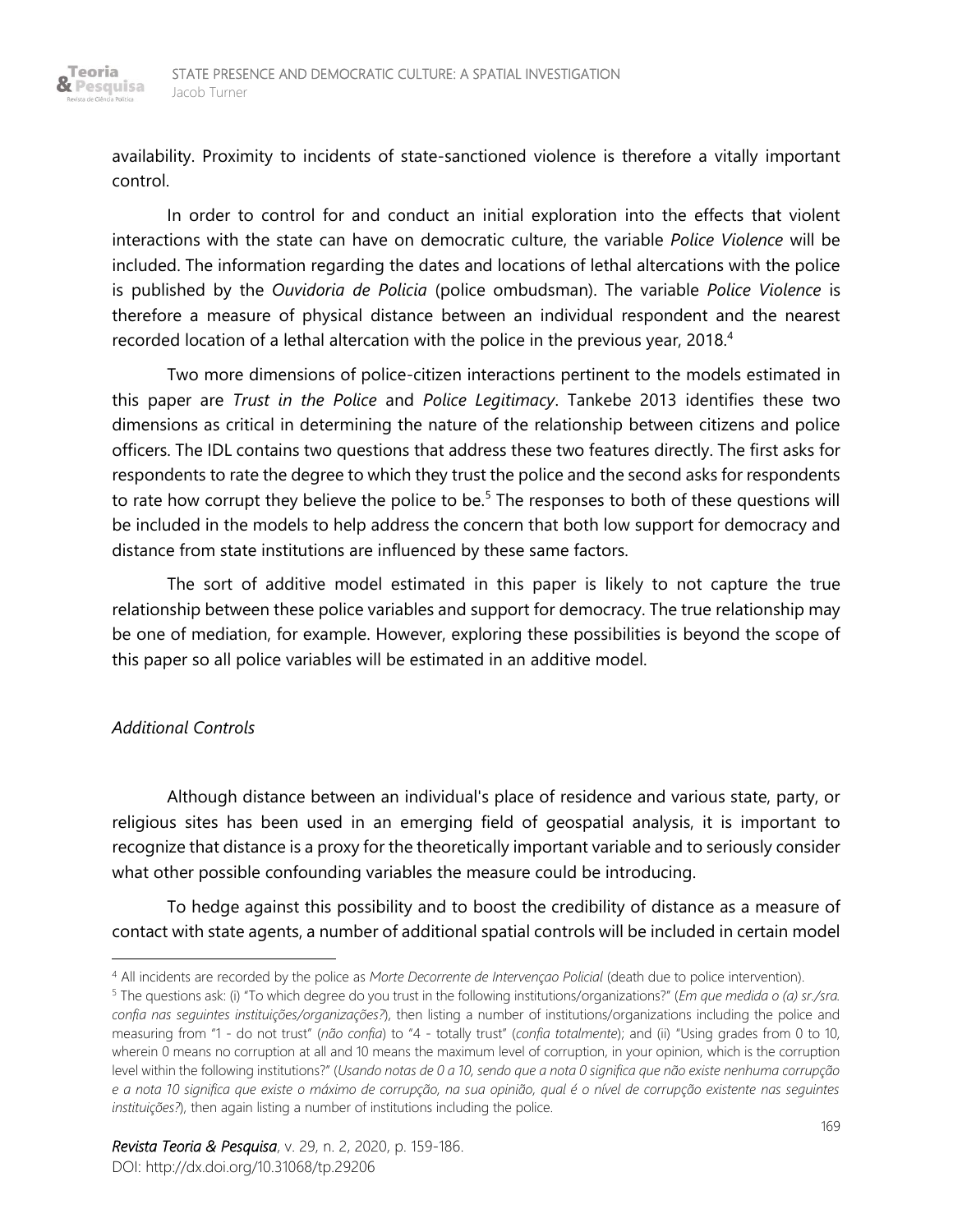specifications. First, there is the danger that the measure of distance is simply a measure of marginality and that the results simply confirm the well-established finding that democratic culture is weaker in poorer, peripheral areas. To confront this possibility, two variables are included. *Capitol* is a measure of physical distance between the individual respondent and the mayor's office, which should be a more direct measure of how peripheral an individual is. *Favela*, on the other hand, is a measure representing the proportion of land within each district that has been designated a favela by the government of São Paulo.

While *Capitol* interprets marginality quite literally, *Favela* understands the periphery as a socioeconomic concept as opposed to physical one. Since the measure is based on physical distance, however, both meanings are important to include in the models.

Additional individual-level controls are included from the IDL including income level, educational attainment, race, and gender. Including these controls will help to address some concerns about self-selection effects, that poorer, less educated citizens live further away from state institutions and support democracy less and that citizens that do not trust the police are also skeptical of democracy and are choosing to live far away from symbols of state power. These individual-level controls include income, educational attainment, gender, race, and employment status. Unsurprisingly, several of these control variables, particularly income and education, are strong predictors of support for democracy.

#### *Modeling Choices*

Teoria & Pesquisa

> Several different models will be estimated in order to explore the evidence available in the IDL. One of the most important considerations is to account for the multi-level nature of the data. All the covariates derived from the IDL and the measures of distance are at the individual level, for instance, but all other covariates are measured at the district level. Since there might be different individual-level and group-level effects, estimating a purely individual-level model could produce biased estimates.

> For that reason, I elect to employ a random intercept model that allows for the intercept to vary across city districts for my preferred specification. While a district fixed effects model would account for between-group heterogeneity, the fixed effects model would be too harsh a solution for this case and would not allow for several of the group-level covariates of interest to be included. This sort of multilevel or hierarchical modeling amounts to a weighted average of complete pooling and fixed effects estimation where the weights are derived from group-level averages.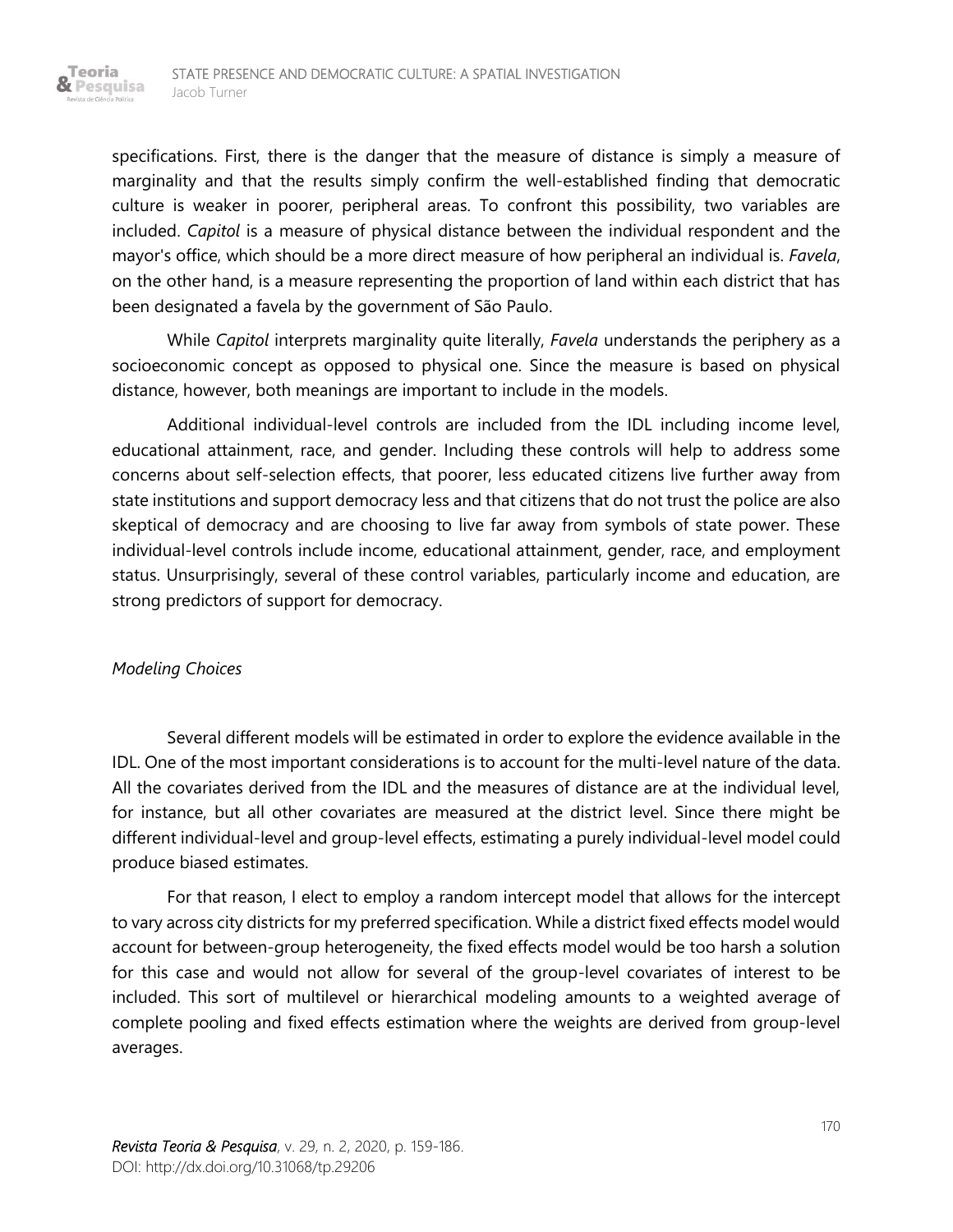Since multilevel models estimate more parameters than pooled models, they are less efficient. I will therefore present the pooled logistic regression results alongside the multilevel estimates, but will generally prefer the multilevel models for interpretation.

Binary dependent variable models have the advantage of being intuitive and relatively simple to explain, but sacrifice valuable information by converting the ordered, categorical nature of the response variable into a binary variable. Therefore, I will also estimate hierarchical ordered logistic regression models using the variables' original codings. While the results of these models are more precise representations of the original data structure, their substantive interpretation turns out to be more or less the same as the binary regression models in this case. As with the binary models, I allow for the intercept to vary across districts.

#### *Imputation*

Teoria

As is typical of mass opinion surveys, many of the survey questions have a good amount of non-response. Most worryingly for our purposes, some of the geographic coordinates are missing, making distances impossible to calculate. Handling missing data is a subject of lively debate in the social sciences, but list-wise deletion is shown to bias model estimates. To avoid this source of bias, I have chosen to impute the missing values using the AMELIA II package (King et al., 2001).

Exploring the raw data, we observe that a number of respondents chose not to share their support for democracy with their interviewer. Altogether, 2.36% of these responses had to be imputed and 8.52% of distances. The missingness for these two items had no overlap. For observations with missingness, either geographic coordinates or support for democracy was missing, but never both. While multiple imputation has gained widespread acceptance in surveybased research, 8.52% is a relatively high level of missingness for the value used to compute the independent variable. I therefore estimate all models using list-wise deletion and present them in the Appendix to alleviate any remaining concerns about the imputation process. The reader can confirm that there is very little substantive difference between the results calculated from the imputed and list-wise deleted data, so there can be reasonable certainty that imputation lent greater precision to the estimates and did not introduce bias. Where the difference between the two estimates is notable, it will be mentioned in the body of the text.

*Descriptive Spatial Exploration*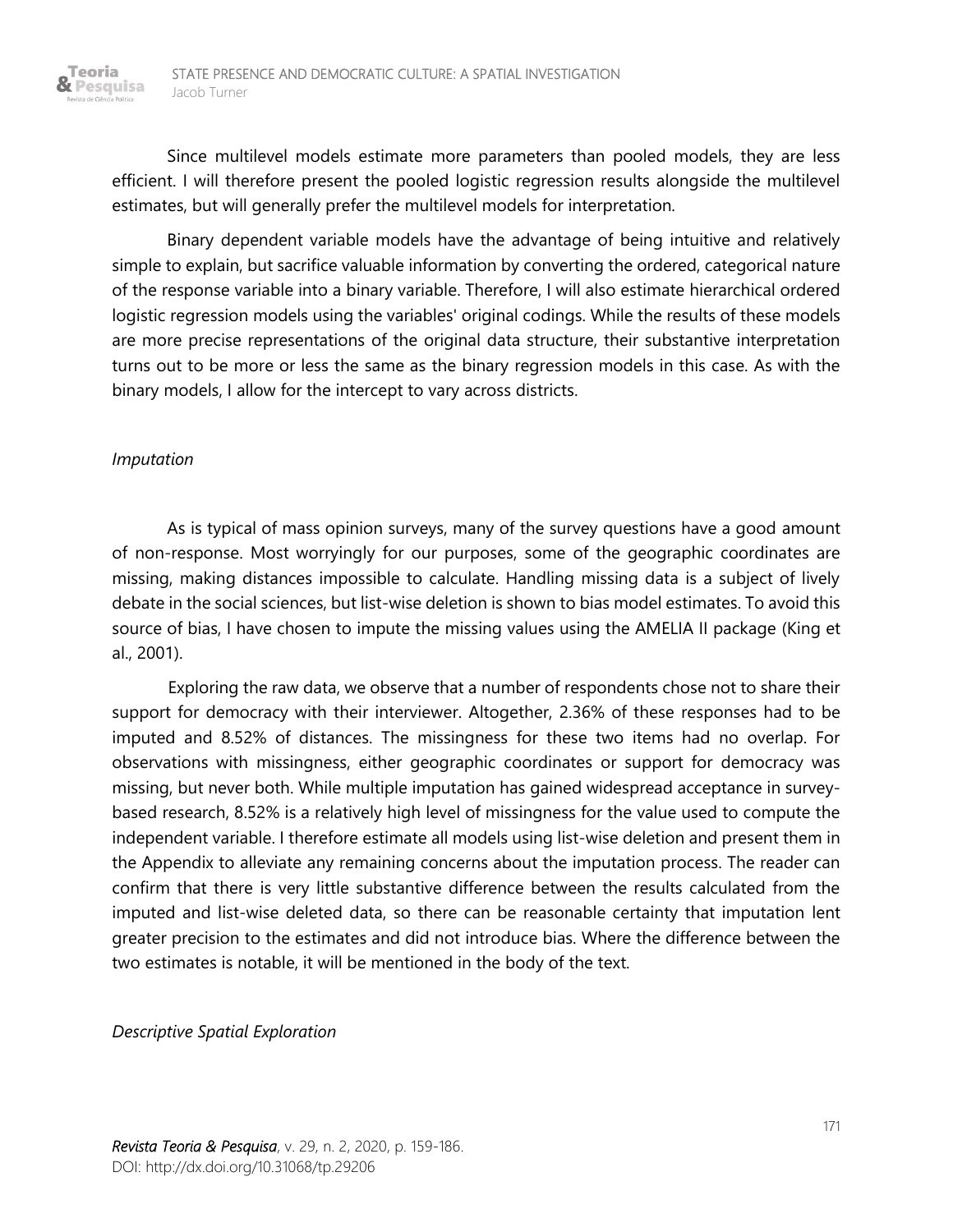Teoria

As Figures 1 through 4 shows, the IDL managed to gather responses from citizens all over the municipality of São Paulo, with significant numbers in areas of high and low levels of police violence as well as areas with dense networks of state offices and sparser areas. One interesting observation from seeing these two maps side-by-side is that the districts with the highest levels of violent confrontations with police forces also seem to have generally a lower number of police stations within the district. This somewhat unexpected relationship suggests that while most police are stationed near the city center, most violent operations take place in the periphery. The mismatch means that perhaps the negative effects of being distant from state offices are compounded by the fact that most interactions these peripheral districts do have consist of violent, coercive engagements with police forces, suggesting that distance could be a proxy for both level and type of interactions with the state.

As Figures 5 and 6 show, we also see major differences between the usual suspects of socio-economic and racial divisions. The mean for support for democracy among white respondents was significantly higher than either black or brown (*parda*) respondents while the mean support for democracy among the wealthiest respondents was almost a full point higher than the poorest respondents. Figure 5 demonstrates that strong support for democracy is nearly hegemonic among the wealthiest respondents. A vast majority of respondents in the highest income bracket claim to support or strongly support democracy, regardless of the circumstances. However, respondents in the lowest income bracket still largely support democracy, though a good number do admit democracy-skeptical attitudes.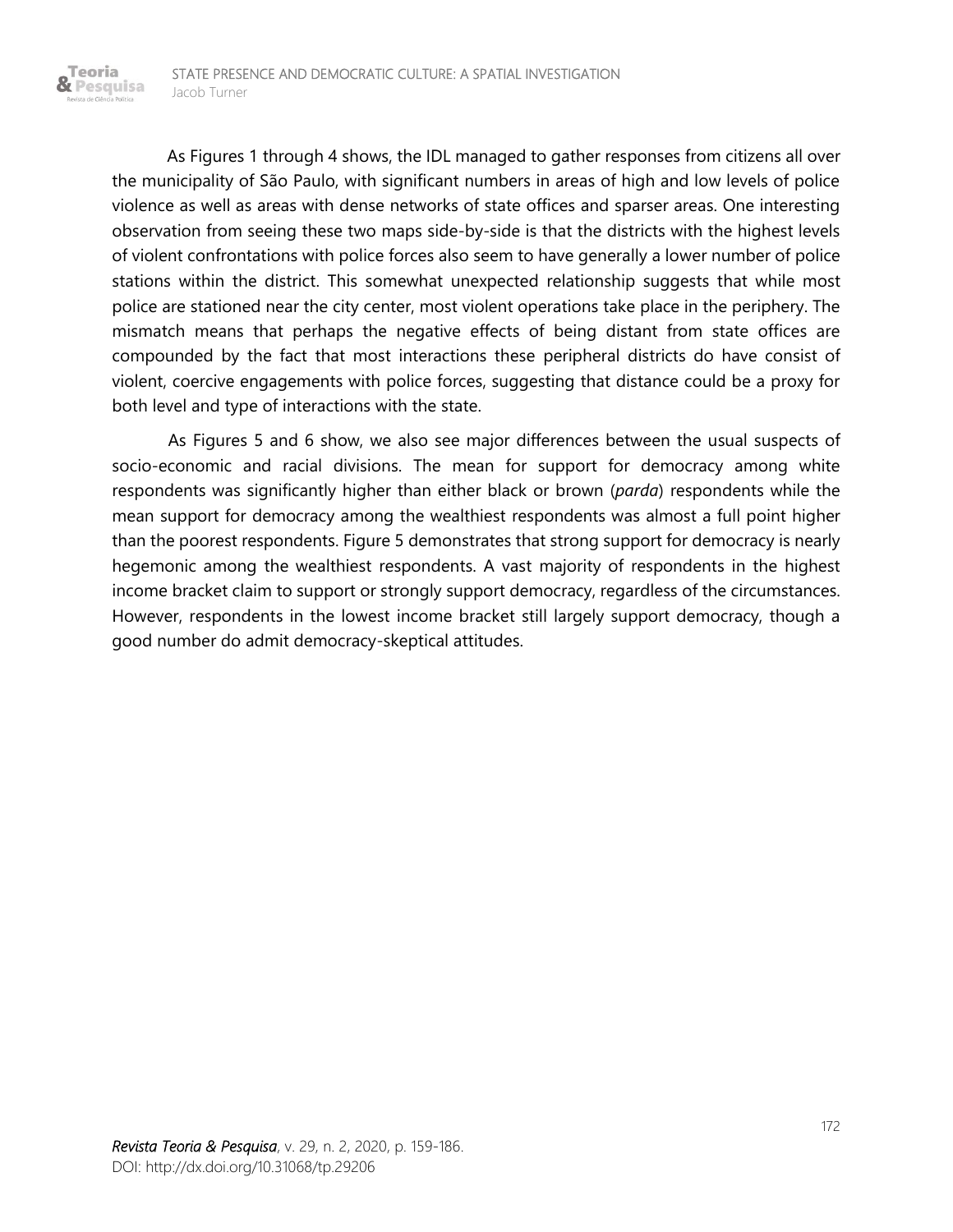& Pesquisa

Teoria

de Ciên



Figure 1: Distribution of respondents (circles) and police assets (shading)



Figure 3: Distribution of respondents (circles) and mean distance to police stations (shading)

*Revista Teoria & Pesquisa*, v. 29, n. 2, 2020, p. 159-186. DOI: http://dx.doi.org/10.31068/tp.29206



Figure 2: Distribution of respondents (circles) and deaths by police intervention (shading)



Figure 4: Distribution of respondents (circles) and number of public health facilities (shading)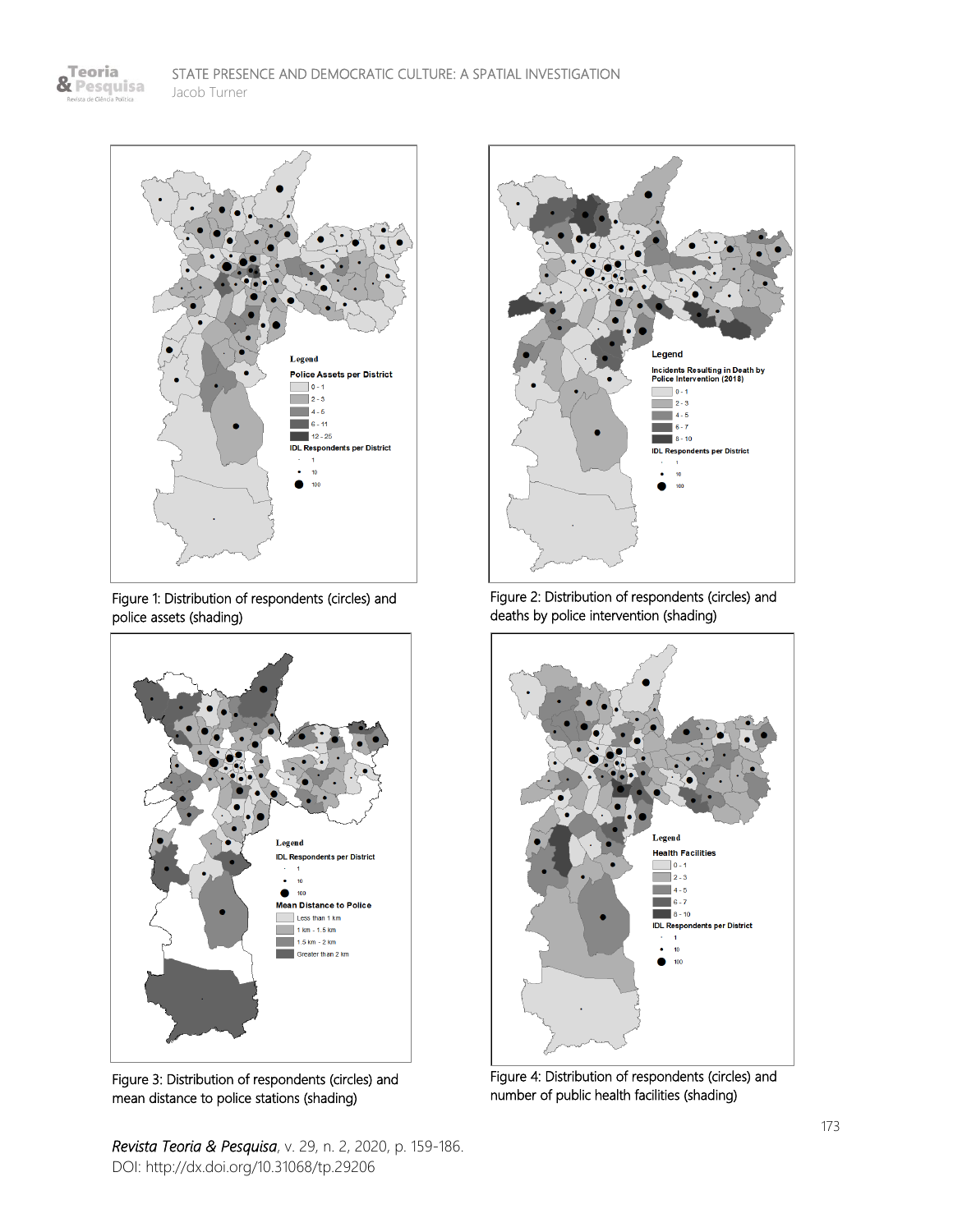



Figure 5: Support for Democracy for highest and lowest income groups



Figure 6: Support for democracy across major racial groups

The fact that the distribution of democratic attitudes seems to fall along well-recognized, mutually reinforcing social cleavages presents an empirical challenge, especially since the proposed measure of state distance also correlates with these features. However, this makes the case of São Paulo somewhat of a hard test. If state distance still has explanatory power even after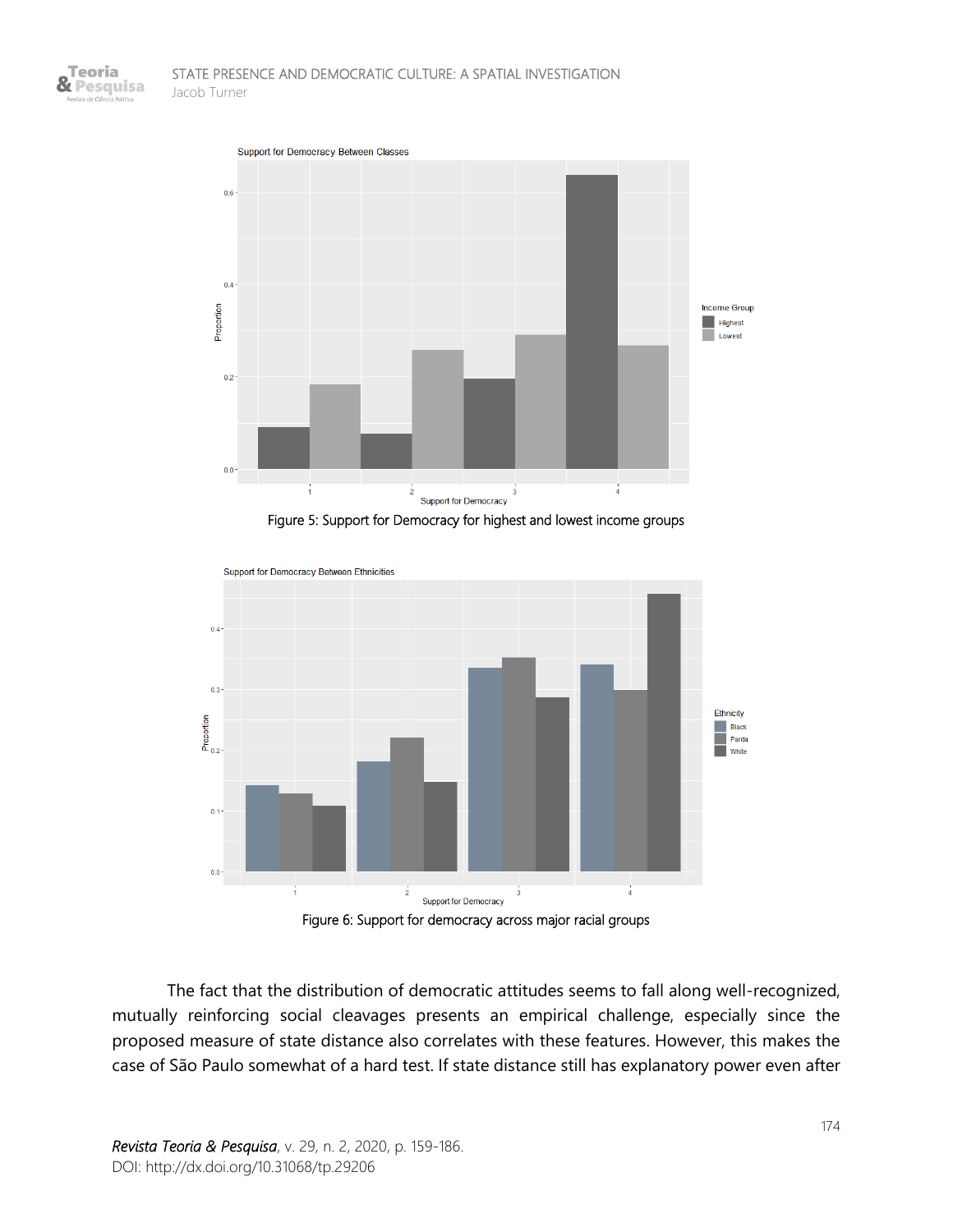

controlling for race, income, and education, then the results are even stronger evidence that there is a real relationship between democratic attitudes and behaviors and state distance.

# **5. Results**

Table 1 presents summaries of the regression models of the likelihood of supporting democracy over all other forms of government, regardless of the circumstances. Both indices of distance from state institutions, the simple mean and PCA presented in the Appendix, demonstrate negative and statistically significant results across multiple specifications. Although the models presented in the body of the text only use the mean index, full model estimates using the PCA index can be found in the Appendix and a graphical representation of the PCA measure of distance can be found in Figure 6. Table 1 presents the estimated coefficients for the independent variables of interest. In order to save space, a full summary of the model estimates is not presented in the body of the text but can be found in the Appendix.

Figure 7 graphically demonstrates the estimated relationship between the measures of distance and the predicted probability of strongly supporting democracy. For mean distance, going from the observed minimum to the median represents a sizable 17% drop in the probability of strongly supporting democracy, from 44% to roughly 26%. Although there is less density at the extremely distant end of the plot, the multi-level logit model predicts support in the neighborhood of 14%. The results for the index formed using PCA presented in the Appendix are substantively similar with respondents living closest to state offices being about 16% more likely to express strong support for democracy.

Comparing the magnitude of this effect to other well-established socio-economic variables suggests that the measured effect of state availability represents a substantively meaningful effect, and one roughly on par with socio-economic characteristics. For example, the estimated increase in the probability of supporting democracy when moving from the lowest income bracket to the median bracket is 13%, actually lower than the 17% change predicted by moving from the observed minimum to median value of *Mean Distance to State*. However, the difference between these two estimates is not statistically significant from zero, so we should not expect state availability to cancel out differences between classes completely and consistently. However, it might be able to somewhat temper the divide in starkly unequal societies such as in Brazil.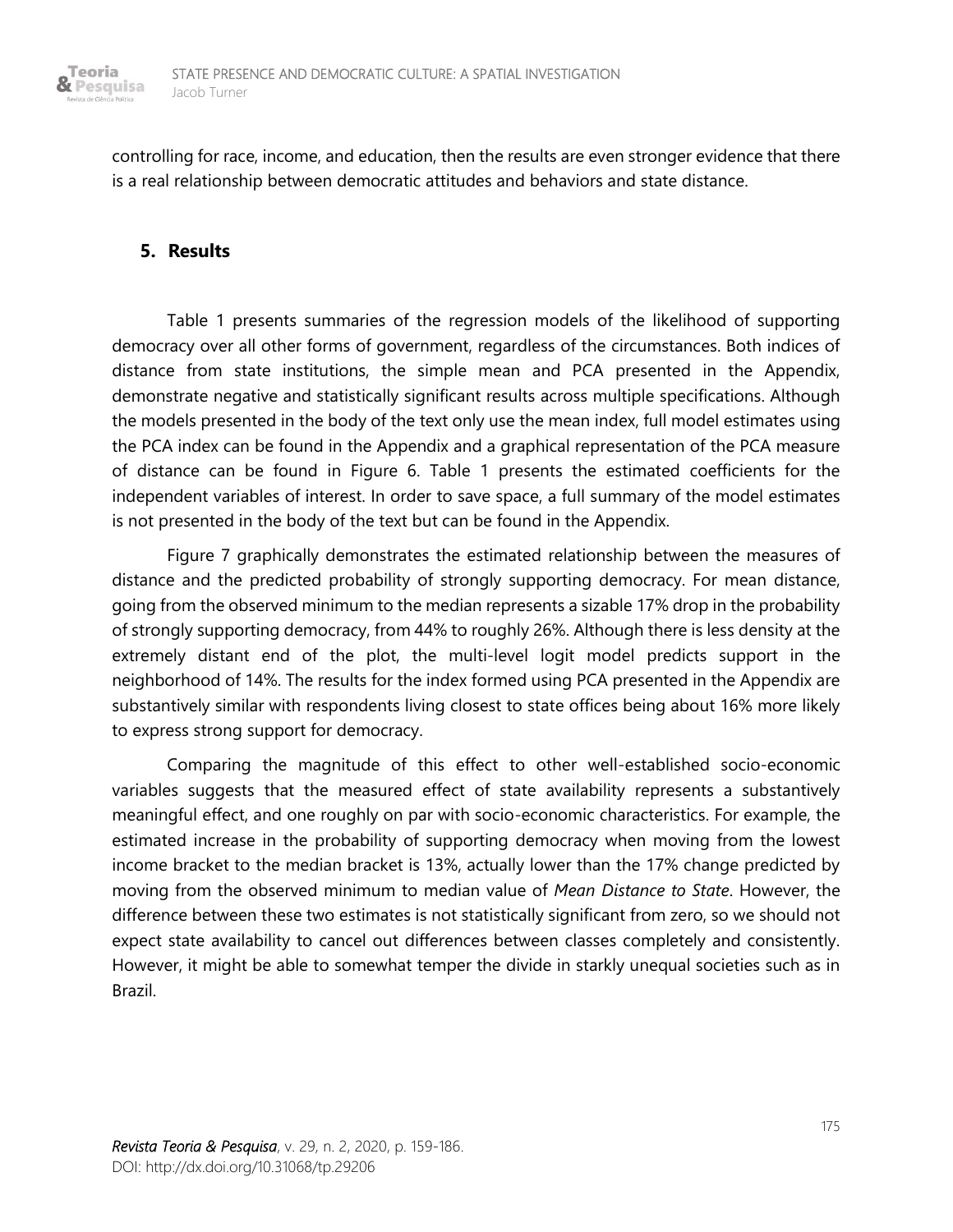#### **Table 1: Regression results**

|                         | (1)          | (2)          | (3)          | (4)          |
|-------------------------|--------------|--------------|--------------|--------------|
| Mean State Distance     | $-0.362***$  | $-0.219***$  | $-0.190**$   | $-0.144***$  |
|                         | (0.072)      | (0.073)      | (0.081)      | (0.055)      |
| Police Violence         | $0.172***$   | 0.009        | 0.049        | $-0.018$     |
|                         | (0.054)      | (0.045)      | (0.055)      | (0.038)      |
| <b>Spatial Controls</b> | <b>NO</b>    | <b>YES</b>   | <b>YES</b>   | <b>YES</b>   |
| Individual Controls     | <b>NO</b>    | <b>YES</b>   | <b>YES</b>   | <b>YES</b>   |
| N                       | 2.417        | 2,417        | 2,417        | 2,417        |
| Log Likelihood          | $-1,562.544$ | $-1,491.040$ | $-1,486.168$ | $-3,039.868$ |
| <b>AIC</b>              | 3,133.088    | 3,010.079    | 3,002.335    | 6,109.737    |
| <b>BIC</b>              | 3,156.249    | 3,091.143    | 3,089.190    | 6,196.591    |

 $p < .1$ ; \*\*p < .05; \*\*\*p < .01

*Notes: Models 1 and 3 present results for multilevel binary logit models clustered at the district level. Model 2 presents pooled binary logit. Model 4 presents results for a multilevel ordered logit clustered at the district level. Clustered standard errors in parentheses.*





**Effect of Distance on Support for Democracy** 

 **Figure 7: Predicted probabilities (Model 3) Figure 8: Predicted probabilities, random intercepts plotted**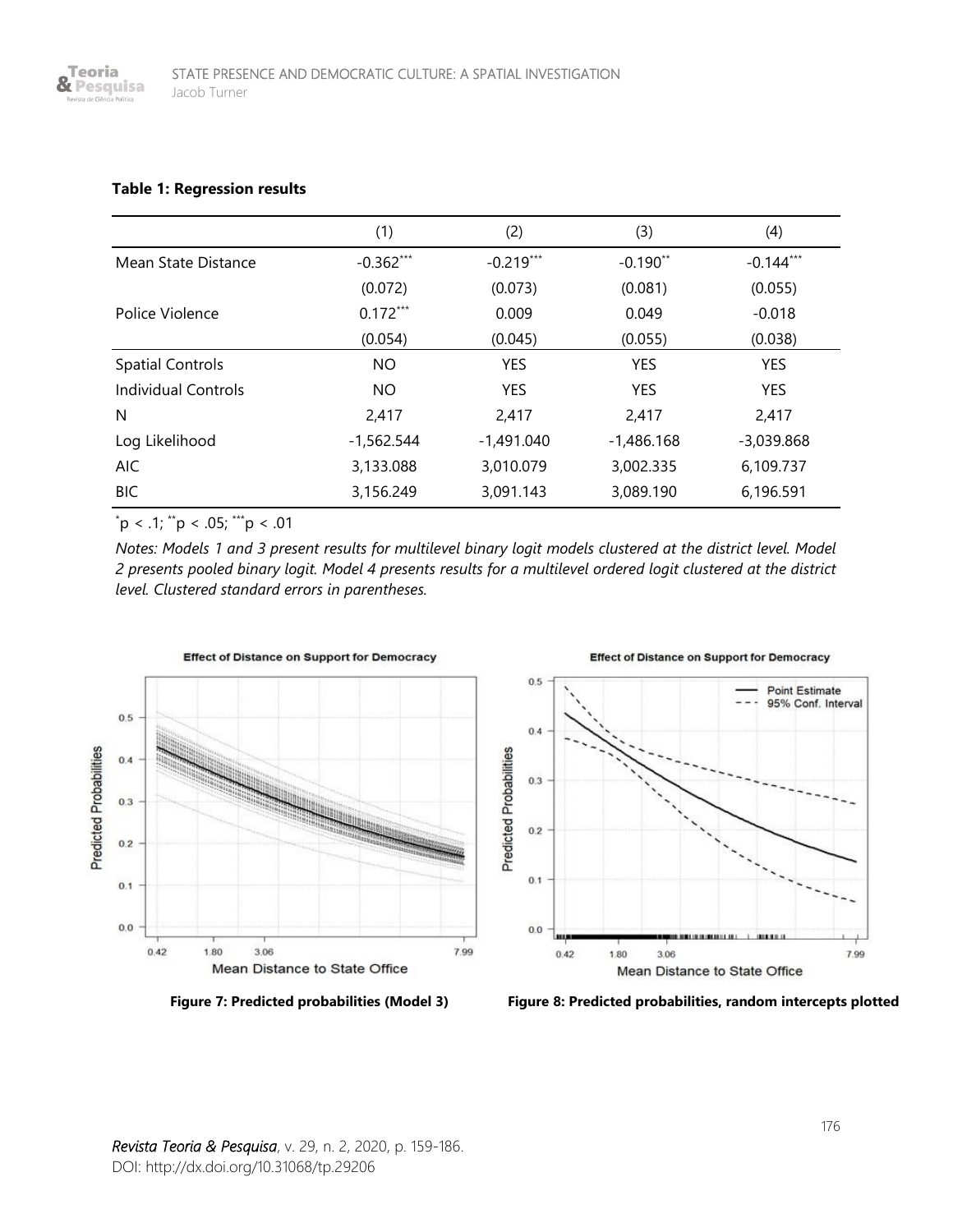While the results are weaker, the estimated models present some suggestive evidence in favor of *H2*. As expected, respondents who live closer to the locations of incidents where an individual dies as the result of police action are less likely to express strong support for democracy. However, the magnitude of this effect diminishes dramatically with the full specification and the predicted effect loses statistical significance. This result presents some initial evidence that contact with state officials can have different effects upon an individual's support for democracy depending on the nature of that contact. However, this finding is more suggestive than conclusive and requires a separate research design aimed at specifically identifying the causal effect of police behavior on individual-level attitudes. Most importantly for current purposes is to note that *Mean State Distance*, the measure of access to state institutions, remains substantively large and statistically significant with the inclusion of the police controls.

This finding suggests that support for democracy among the respondents of the IDL correlates significantly with physical distance from certain state institutions, even after accounting for wealth, education, district-level characteristics, and residence in favelas. A future step in this line of investigation would be to improve the measurement of district-level spatial features to better measure even more specific dimensions of state presence at the group-level. Currently, the distribution of healthcare facilities is the only purely group-level predictor. Modeling using variables that paint a more complete picture of how different neighborhood-level environments differ would produce more credible and precise estimates.

#### *Discussion*

Teoria & Pesquisa

> As demonstrated in the models presented in the previous section, the measure of distance from police institutions has a significant negative effect on the probability of supporting democracy. The distance based measure of exposure to the coercive power of the state found only weak support, on the other hand. While the simplest models estimated that respondents living closest to sites of police violence were less likely to support democracy and engage in political dialogue, the relationship lost all significance when including the spatial and individual controls.

> These results present preliminary evidence that certain dimensions of democratic citizenship are positively related to contact with agents of the state. This finding aligns with the theoretic expectations from the literature and provides further support for the idea that stronger, more present state institutions can help strengthen democratic consolidation. However, the divergent effects of various faces of the state did not find definitive support. In other words, one theoretical expectation that closer contact with the state correlates with stronger democratic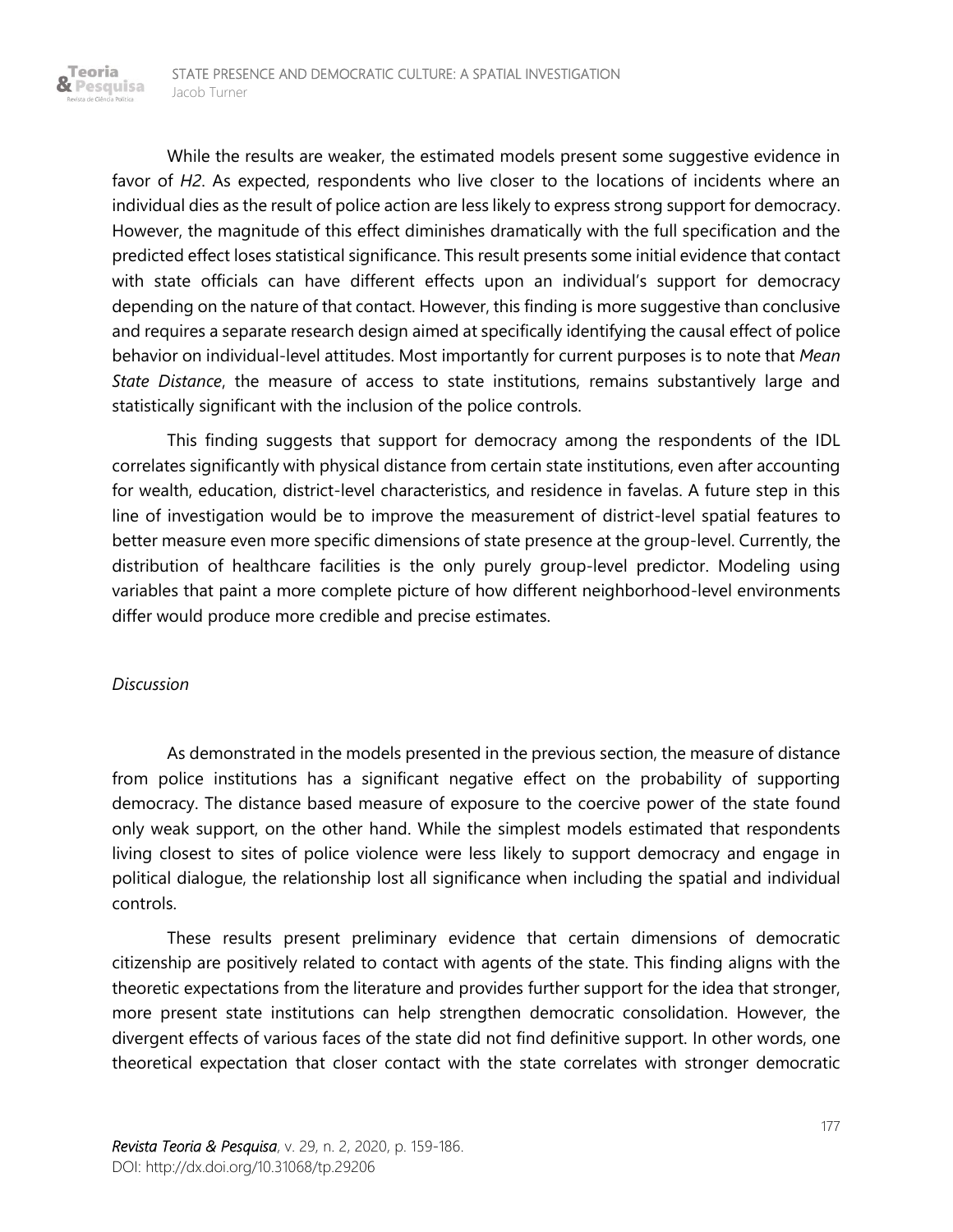Teoria & Pesquisa

> attitudes was confirmed while the other, that closer contact with state coercive power weakens democratic attitudes, found only weak support.

> A couple of empirical issues deserve some further discussion. The design presented in this paper cannot completely eliminate the possibility of a self-selection effect. That is, it could be that individuals who support democracy simply choose to live close to state offices. The fact that the measure of distance varies within neighborhoods as well as the multilevel modeling strategy that allows for model parameters to vary between city districts helps address this concern somewhat, but cannot eliminate it. For that reason, the findings in this paper should be read as mostly descriptive in nature, uncovering certain patterns of place of residence and democratic attitudes, and at most simply suggestive of a potential causal relationship.

> Another important question to consider with measurements based on distance is what exactly distance is measuring. While this paper understands the distance between a respondent's domicile and state offices to be a proxy for level of access to state resources, there are other possibilities. One such possibility is that distance determines not so much the frequency of contact but rather the type of contact. As shown in Figure 1, districts with higher average distance from police stations actually experience higher levels of police violence, suggesting that the amount of contact might be the same or perhaps even higher, but the type of contact is different. Further distances might be indicators of more violent, repressive state action while closer distances indicate a greater possibility for community-based policing tactics. While the inclusion of *Police Violence* in the model helps to control for this other interpretation, the possibility still exists. More work is therefore needed to understand the measure of distance and what exactly it is measuring.

> One way to refine this measurement would be to collect more data through survey instruments or even more detailed records of police activity to generate an estimate of how often an individual encounters agents of the state and in what capacity on a daily basis. Such a refinement would also be helpful in probing further the hypothesized relationship between the coercive arm of the state and democratic attitudes and activities. It could be that the current distance-based measure is simply too noisy and collinear with other socio-economic features and that a more precise measurement strategy could uncover evidence of such a relationship.

> The results presented above are therefore promising for this line of inquiry, but significant work remains to be done. Ultimately, these results demonstrate that there is a relationship between distance from state institutions such as police stations, fire stations, and hospitals and attitudes such as support for democracy and willingness to engage in political dialogue. The next steps would be to identify the mechanisms by which the relationship operates as well as more causal inference-minded designs to account for potential selection effects. As the IDL expands to other cities and is replicated over the years, these kinds of analyses will be possible.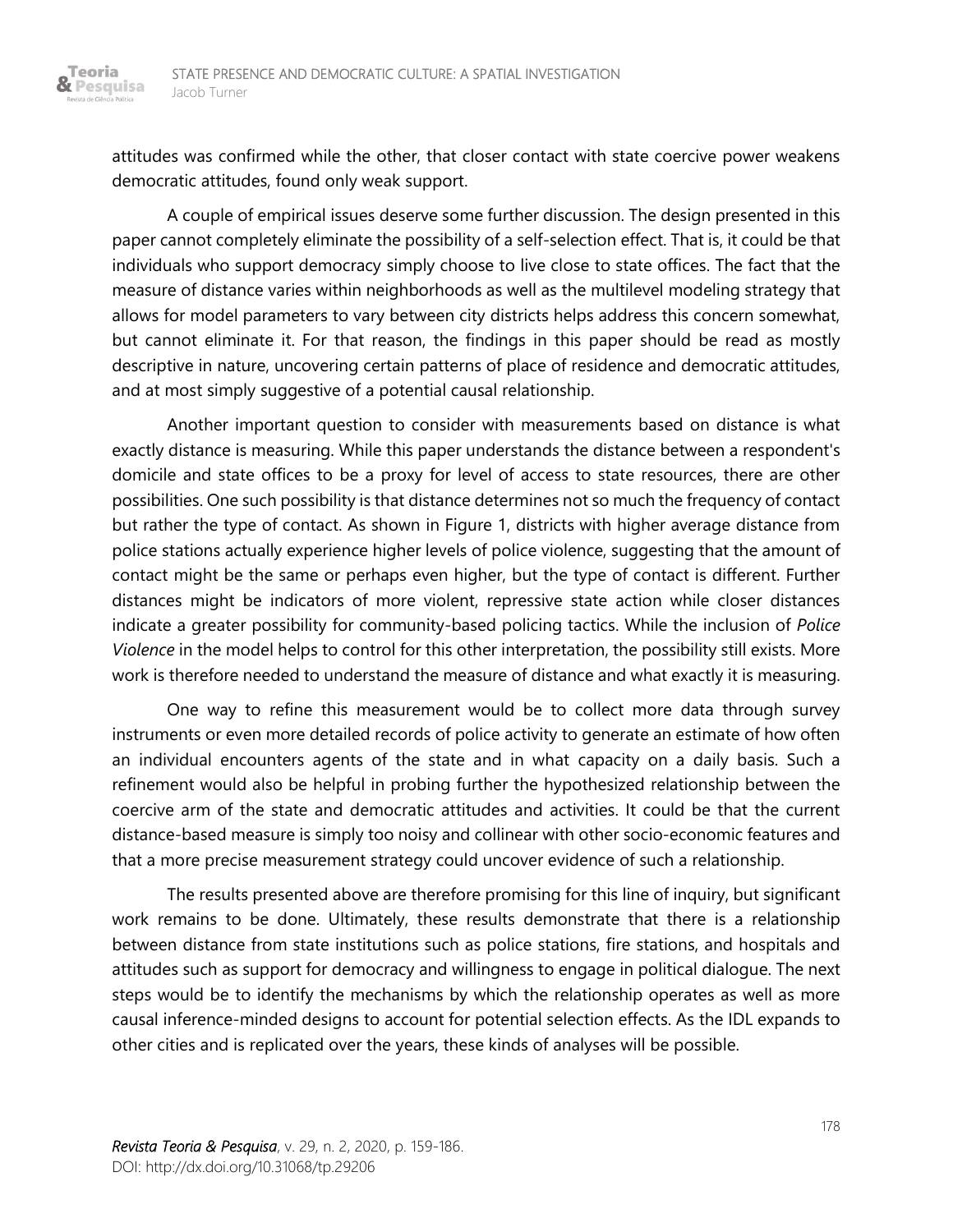# **6. Conclusion**

Teoria & Pesquisa

> The results presented in this paper showcase a first step in a research agenda investigating the relationship between state presence and individual-level democratic attitudes. Employing data from the IDL and placing the geocoded locations of the respondents into the spatial context of São Paulo, this paper demonstrates that respondents living closer to police stations, hospitals, and other symbols of state institutional power are more likely to express a stronger support for democracy as the best form of government. There was also some initial evidence that the strength and nature of this relationship depends on the quality of interaction with the state. In certain specifications, proximity to violent confrontations with the military police cancelled out the effect of living close to the state. However, those results were not consistent across model specifications and should be understood as only suggestive and inconclusive.

> Further avenues of research emerging from this study are clear. For instance, while a strong and significant relationship between the distance-based measure of state presence and democratic attitudes is shown, there is little that we can conclude about causality from the present design. Future work, perhaps with IDL data collected in future years, will be able to investigate the relationship from a more rigorous causal inference perspective. It will be important to know whether increased state presence is causing individuals to adopt democratic attitudes or if those individuals are choosing to live close to state offices, for instance.

> Another path forward is to develop more precise measurements for the different faces of state presence such as public goods provision and coercive capacity in order to better estimate the variable impact that the different faces can have on democratic citizenship. While only weak evidence was presented in this paper in support of the idea that police coercion can mitigate the positive impact of living close to symbols of state power, the extensive literature on the relationship between policing and citizenship calls for further investigation. A careful design and data gathering method would be able to parse the effect of exposure to police violence from the other individual-level features that correlate.

# **7. References**

Adorno, Sérgio. 2002. "Exclusão Socioeconômica e Violência Urbana." *Sociologias* (8): 84–135.

Adserà, Alícia, and Carles Boix. 2002. "Trade, Democracy, and the Size of the Public Sector: The Political Underpinnings of Openness." *International Organization* 56(2): 229–62.

Ahnen, Ronald E. 2007. "The Politics of Police Violence in Democratic Brazil." *Latin American Politics and Society* 49(1): 141–64.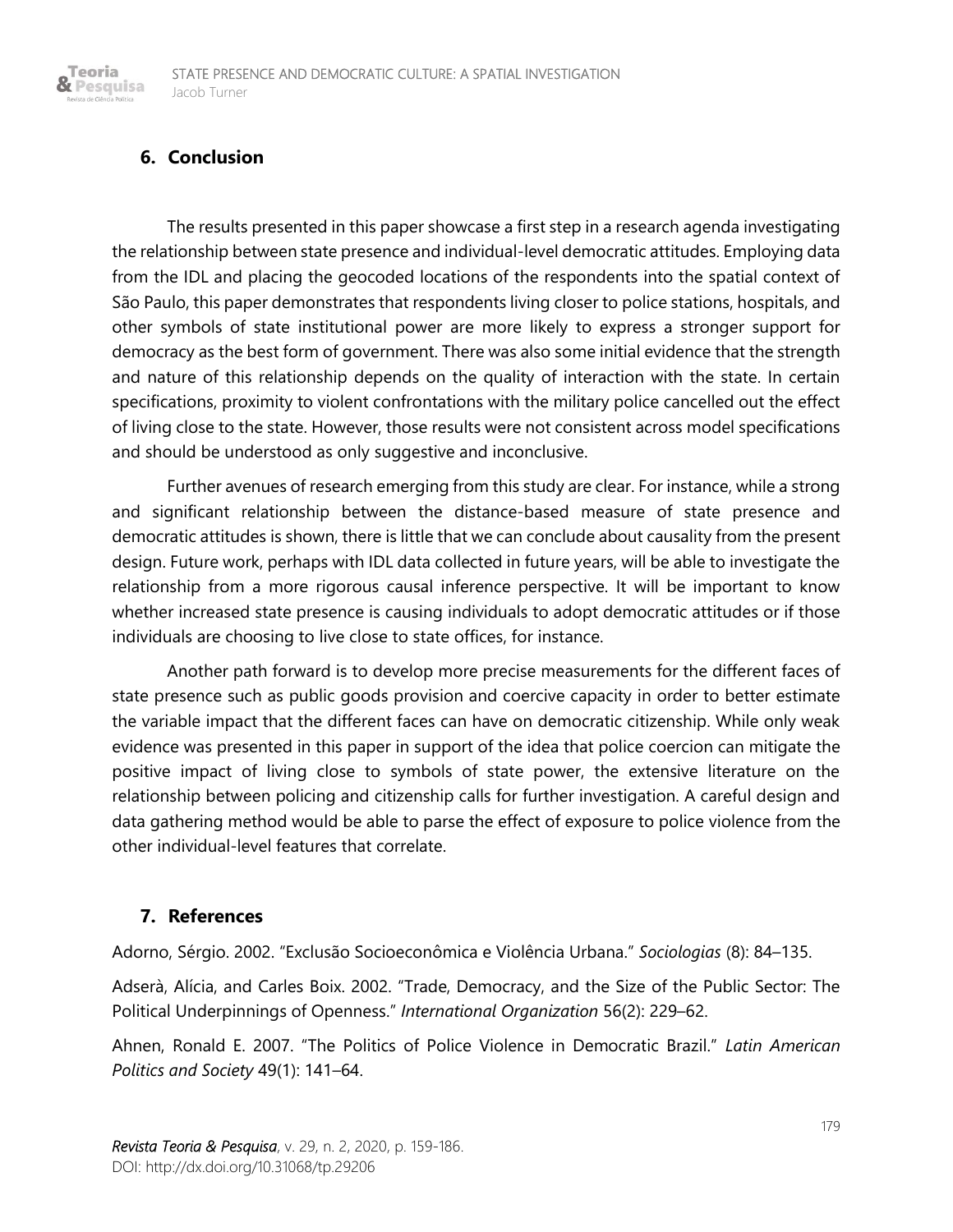

Alves, Jorge Antonio. 2015. "(Un?)Healthy Politics: The Political Determinants of Subnational Health Systems in Brazil." *Latin American Politics and Society* 57(4): 119–42.

Ashworth, John, Benny Geys, Bruno Heyndels, and Fanny Wille. 2014. "Competition in the Political Arena and Local Government Performance." *Applied Economics* 46(19): 2264–76.

Auyero, Javier. 2012. *Patients of the State: The Politics of Waiting in Argentina*. Duke University Press. http://muse.jhu.edu/book/16160 (April 17, 2020).

Baldwin, Kate, and Katharina Holzinger. 2019. "Traditional Political Institutions and Democracy: Reassessing Their Compatibility and Accountability." *Comparative Political Studies* 52(12): 1747– 74.

Barabas, Jason, Jennifer Jerit, William Pollock, and Carlislie Rainey. 2014. "The Question(s) of Political Knowledge." *The American Political Science Review; Washington* 108(4): 840–55.

Bayley, David H. 1995. "A Foreign Policy for Democratic Policing." *Policing and Society* 5(2): 79–93.

Behrend, Jacqueline, and Laurence Whitehead. 2016. *Illiberal Practices: Territorial Variance within Large Federal Democracies*. Johns Hopkins University Press. http://muse.jhu.edu/book/47467 (January 12, 2020).

Berman, Chantal E., and Elizabeth R. Nugent. 2019. "Regionalism in New Democracies: The Authoritarian Origins of Voter–Party Linkages." *Political Research Quarterly*: 1065912919862363.

Besley, T. 2006. *Principled Agents?: The Political Economy of Good Government*.

Boix, Carles. 2001. "Democracy, Development, and the Public Sector." *American Journal of Political Science* 45(1): 1–17.

Braun, Robert. 2016. "Religious Minorities and Resistance to Genocide: The Collective Rescue of Jews in the Netherlands during the Holocaust." *American Political Science Review* 110(1): 127–47.

Brinks, Daniel M. 2008. *The Judicial Response to Police Killings in Latin America*. Cambridge ; New York: Cambridge University Press.

Cardia, Nancy, and Sueli Schiffer. 2002. "Violência e Desigualdade Social." *Ciência e Cultura* 54(1): 25–31.

Córdova, Abby, and Helen Kras. 2020. "Addressing Violence Against Women: The Effect of Women's Police Stations on Police Legitimacy." *Comparative Political Studies* 53(5): 775–808.

Cruz, José Miguel. 2010. "Violence and democratization in Central America: the impact of crime in the legitimacy of post-war regimes Violencia y democratización en Centroamérica: el impacto del crimen en la legitimidad de los regímenes de posguerra." *América Latina Hoy* 35: 19–59.

———. 2011. "Criminal Violence and Democratization in Central America: The Survival of the Violent State." *Latin American Politics and Society* 53(4): 1–33.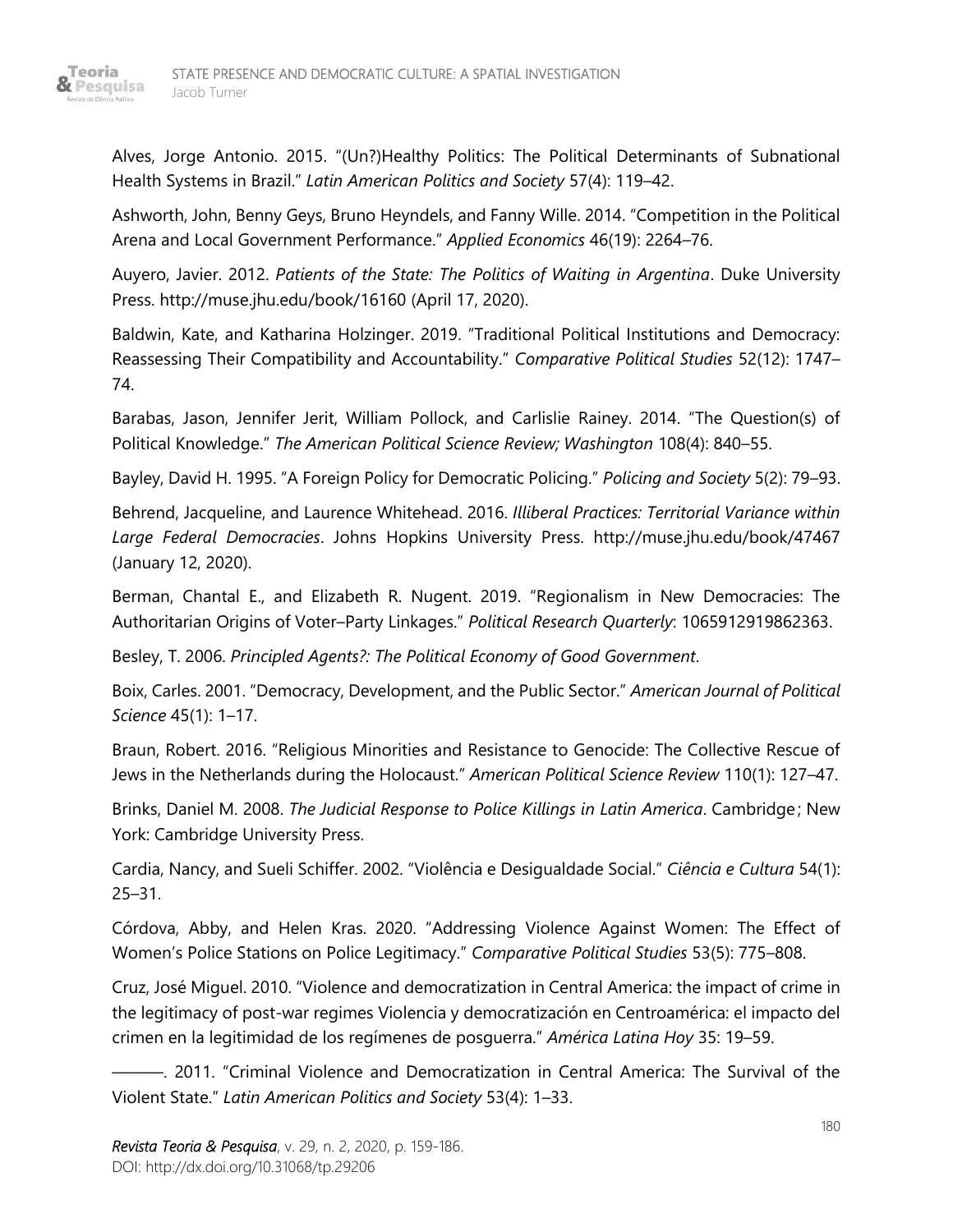

Davis, Diane E. 2006. "Undermining the Rule of Law: Democratization and the Dark Side of Police Reform in Mexico." *Latin American Politics and Society* 48(1): 55–86.

Evans, Peter B. et al. 1985. *Bringing the State Back In*. Cambridge [Cambridgeshire] ; New York: Cambridge University Press.

Gervasoni, Carlos. 2010. "A RENTIER THEORY OF SUBNATIONAL REGIMES: Fiscal Federalism, Democracy, and Authoritarianism in the Argentine Provinces." *World Politics* 62(2): 302–40.

———. 2018. *Hybrid Regimes within Democracies: Fiscal Federalism and Subnational Rentier States*. Cambridge: Cambridge: Cambridge: Cambridge: Cambridge: Cambridge: Cambridge: Cambridge: Cambridge: Cambridge: Cambridge: Cambridge: Cambridge: Cambridge: Cambridge: Cambridge: Cambridge: Cambridge: Cambridge: Cambridge: Ca http://proxy.library.nd.edu/login?url=https://doi.org/10.1017/9781108590679 (November 3, 2019).

Gottlieb, Jessica, and Katrina Kosec. 2019. "The Countervailing Effects of Competition on Public Goods Provision: When Bargaining Inefficiencies Lead to Bad Outcomes." *American Political Science Review* 113(1): 88–107.

Grzymala-Busse, Anna. 2008. "Beyond Clientelism: Incumbent State Capture and State Formation." *Comparative Political Studies* 41(4–5): 638–73.

Herrman, Julian Durazno. 2016. "Social Heterogeneity, Political Mediation, and Subnational Illiberalism: Oaxaca and Puebla, Mexico." In *Illiberal Practices: Territorial Variance within Large Federal Democracies*, eds. Jacqueline Behrend and Laurence Whitehead. Baltimore: Johns Hopkins University Press. http://proxy.library.nd.edu/login?url=https://muse.jhu.edu/book/47467/ (December 16, 2019).

King, Gary, James Honaker, Anne Joseph, and Kenneth Scheve. 2001. "Analyzing Incomplete Political Science Data: An Alternative Algorithm for Multiple Imputation." *The American Political Science Review* 95(1): 49–69.

Lessing, Benjamin, and Graham Denyer Willis. 2019. "Legitimacy in Criminal Governance: Managing a Drug Empire from Behind Bars." *American Political Science Review* 113(2): 584–606.

Magaloni, Beatriz, Edgar Franco-Vivanco, and Vanessa Melo. 2020. "Killing in the Slums: Social Order, Criminal Governance, and Police Violence in Rio de Janeiro." *American Political Science Review* 114(2): 552–72.

Mann, Michael. 1984. "The Autonomous Power of the State : Its Origins, Mechanisms and Results." *European Journal of Sociology / Archives Européennes de Sociologie / Europäisches Archiv für Soziologie* 25(2): 185–213.

———. 2008. "Infrastructural Power Revisited." *Studies in Comparative International Development* 43(3): 355–365.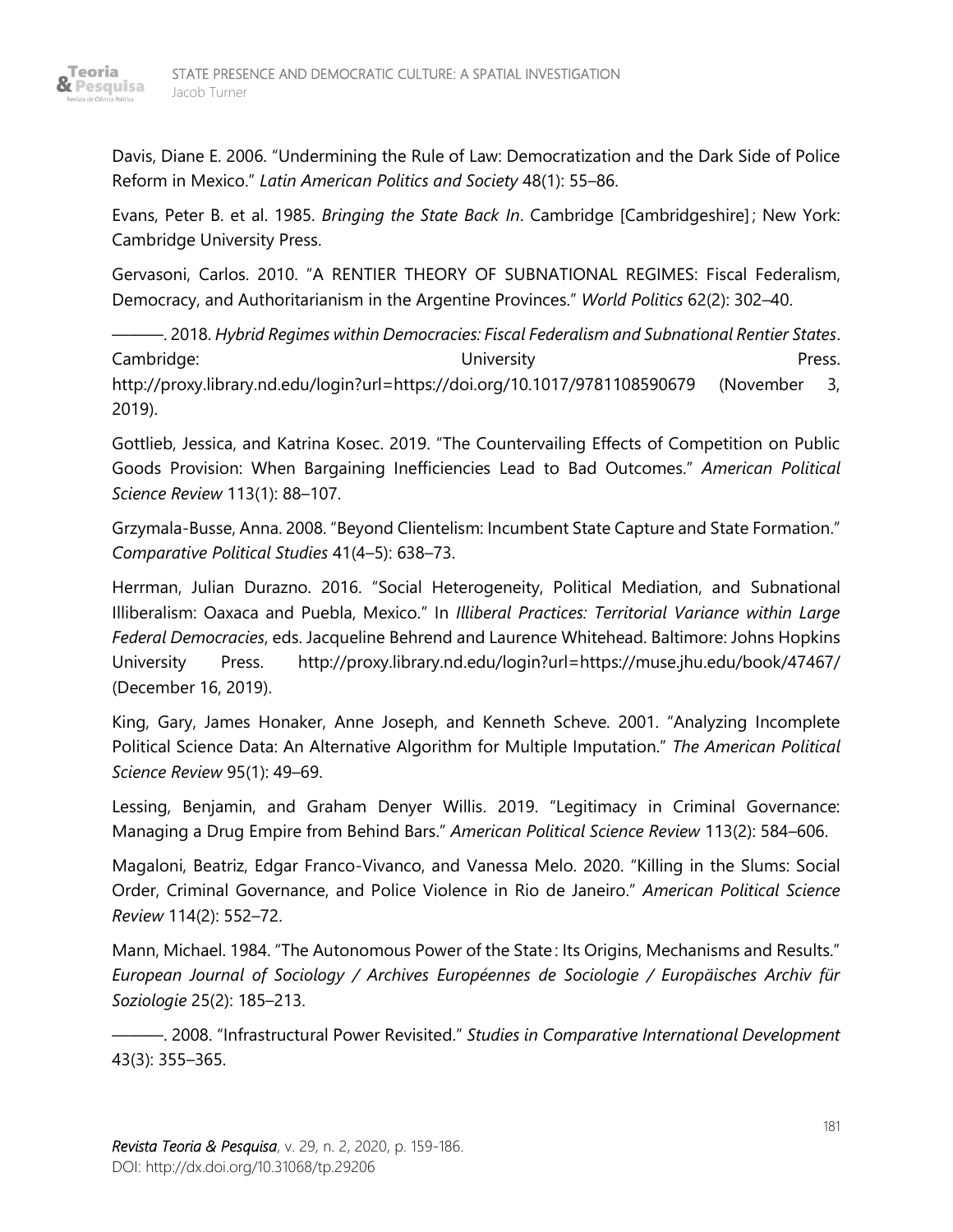

Nunn, Nathan, and Leonard Wantchekon. 2011. "The Slave Trade and the Origins of Mistrust in Africa." *The American Economic Review* 101(7): 3221–52.

O'Donnell, Guillermo. 1993. "On the State, Democratization and Some Conceptual Problems: A Latin American View with Glances at Some Postcommunist Countries." *World Development* 21(8): 1355–1369.

Rodrik, Dani. 1998. "Why Do More Open Economies Have Bigger Governments?" *Journal of Political Economy* 106(5): 997–1032.

Skocpol, Theda. 1985. "Bringing the State Back In: Strategies of Analysis in Current Research." In *Bringing the State Back In*, Cambridge: Cambridge University Press. http://proxy.library.nd.edu/login?url=http://dx.doi.org/10.1017/CBO9780511628283 (April 19, 2019).

Smith, Amy Erica. 2018. "Talking It Out: Political Conversation and Knowledge Gaps in Unequal Urban Contexts." 48(2): 407–425.

Souza, Celina. 2016. "The Rise and Fall of Illiberal Politics in the Brazilian State of Bahia." In *Illiberal Practices: Territorial Variance within Large Federal Democracies*, eds. Jacqueline Behrend and Laurence Whitehead. Baltimore: Johns Hopkins University Press. http://proxy.library.nd.edu/login?url=https://muse.jhu.edu/book/47467/ (December 16, 2019).

Souza, Stefanie Israel de. 2019. "Pacification of Rio's Favelas and the 'Pacification of the Pacification Police': The Role of Coordinating Brokerage in Police Reform." *Sociological Forum* 34(2): 458–82.

Stepan, Alfred C., and Juan J. Linz. 1996. "Toward Consolidated Democracies." *Journal of Democracy* 7(2): 14–33.

Stokes, Susan C. 2005. "Perverse Accountability: A Formal Model of Machine Politics with Evidence from Argentina." *The American Political Science Review* 99(3): 315–25.

Tankebe, Justice. 2013. "Viewing Things Differently: The Dimensions of Public Perceptions of Police Legitimacy." *Criminology* 51(1): 103–35.

Willis, Graham Denyer. 2015. The Killing Consensus *The Killing Consensus: Police, Organized Crime, and the Regulation of Life and Death in Urban Brazil*. University of California Press. https://null/view/title/556530 (May 26, 2020).

———. 2018. "Violence, Bureaucracy and Intreccio in Brazil." *Global Crime* 19(3–4): 296–314.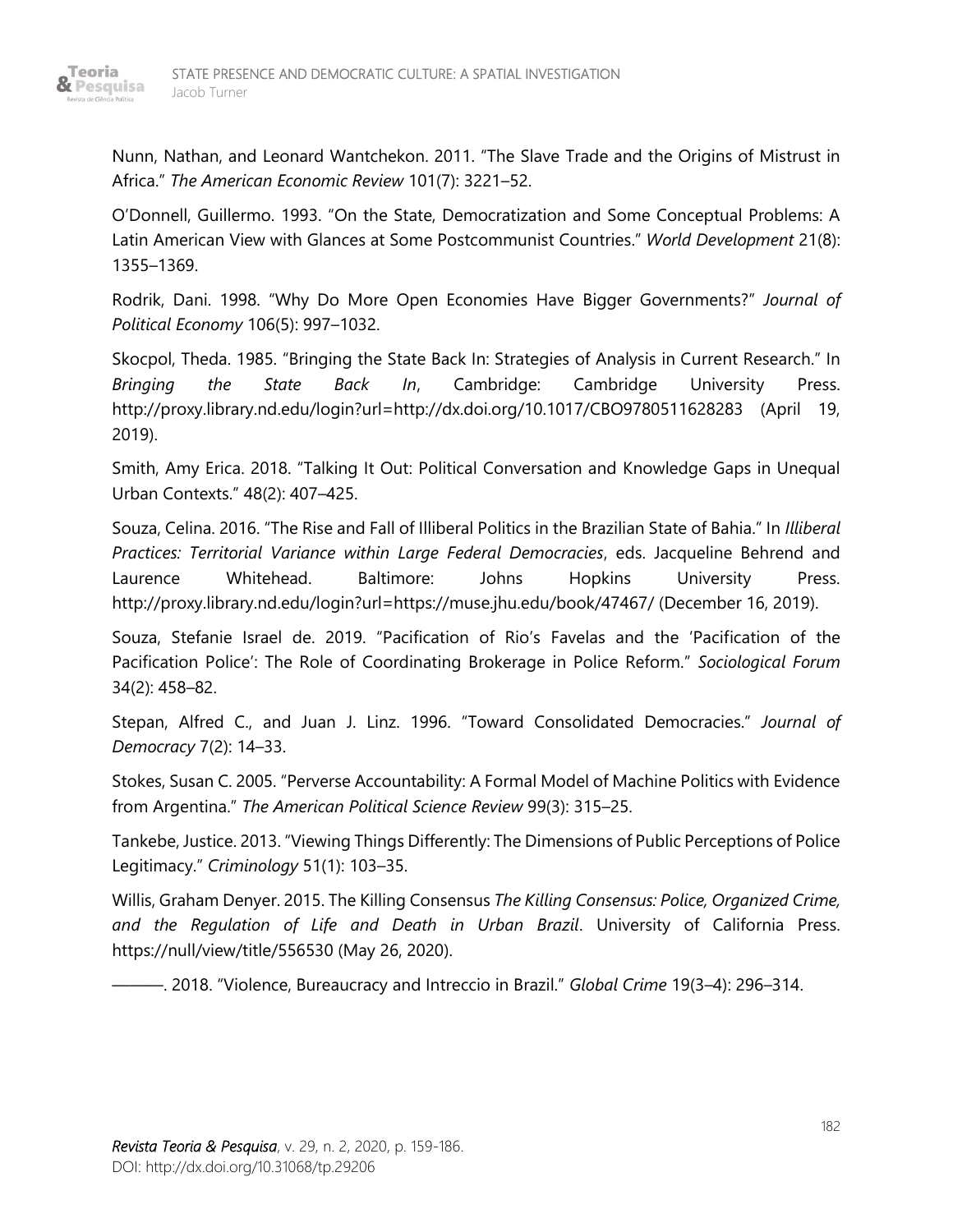

#### **Appendix A: Complete Models**

Table 2

|                                       | (1)          | (2)          | (3)          | (4)          |
|---------------------------------------|--------------|--------------|--------------|--------------|
| Mean Distance to State                | $-0.362***$  | $-0.219***$  | $-0.190**$   | $-0.144***$  |
|                                       | (0.072)      | (0.073)      | (0.081)      | (0.055)      |
| Income Bracket                        |              | $0.234***$   | $0.241***$   | $0.239***$   |
|                                       |              | (0.045)      | (0.045)      | (0.039)      |
| Police Violence                       | $0.172***$   | 0.009        | 0.049        | $-0.018$     |
|                                       | (0.054)      | (0.045)      | (0.055)      | (0.038)      |
| <b>Educational Attainment</b>         |              | $0.254***$   | $0.249***$   | $0.235***$   |
|                                       |              | (0.045)      | (0.045)      | (0.038)      |
| Employment                            |              | $-0.100$     | $-0.093$     | $-0.019$     |
|                                       |              | (0.094)      | (0.095)      | (0.079)      |
| Black                                 |              | $-0.269**$   | $-0.275**$   | $-0.268**$   |
|                                       |              | (0.123)      | (0.125)      | (0.105)      |
| Brown (Parda)                         |              | $-0.388***$  | $-0.391***$  | $-0.295***$  |
|                                       |              | (0.102)      | (0.104)      | (0.086)      |
| Trust in Police                       |              | 0.008        | 0.004        | 0.021        |
|                                       |              | (0.029)      | (0.029)      | (0.025)      |
| Male                                  |              | $-0.325***$  | $-0.322***$  | $-0.239***$  |
|                                       |              | (0.091)      | (0.092)      | (0.078)      |
| Capitol                               |              | $-0.010$     | $-0.011$     | $-0.003$     |
|                                       |              | (0.008)      | (0.010)      | (0.007)      |
| Favela                                |              | $-0.027$     | $-0.083$     | 0.002        |
|                                       |              | (0.191)      | (0.199)      | (0.151)      |
| <b>District Healthcare Facilities</b> |              | 0.015        | 0.017        |              |
|                                       |              | (0.047)      | (0.059)      |              |
| Police Legitimacy                     |              | $-0.019$     | $-0.016$     | $-0.038***$  |
|                                       |              | (0.017)      | (0.017)      | (0.014)      |
| Constant                              | $-0.120$     | $-0.792***$  | $-0.883***$  |              |
|                                       | (0.151)      | (0.256)      | (0.272)      |              |
| N                                     | 2,417        | 2,417        | 2,417        | 2,417        |
| Log Likelihood                        | $-1,562.544$ | $-1,491.040$ | $-1,486.168$ | $-3,039.868$ |
| <b>AIC</b>                            | 3,133.088    | 3,010.079    | 3,002.335    | 6,109.737    |
| <b>BIC</b>                            | 3,156.249    | 3,091.143    | 3,089.190    | 6,196.591    |

 $p < .1$ ; \*\*p < .05; \*\*\*p < .01

*Notes: Models 1 and 3 present results for multilevel binary logit models clustered at the district level. Model 2 presents pooled binary logit. Model 5 presents results for a multilevel ordered logit clustered at the district level. Clustered standard errors in parentheses.*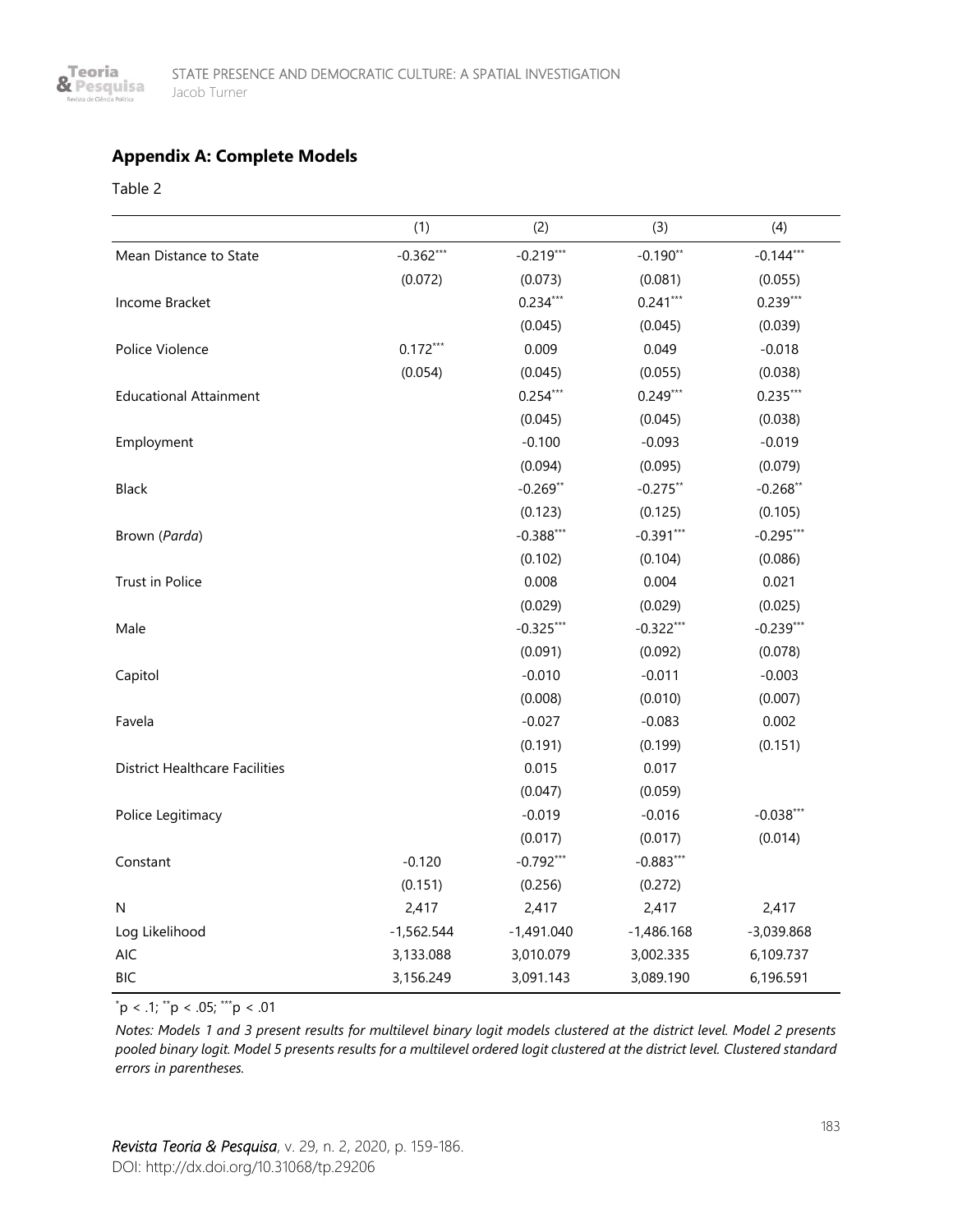

# **Appendix B: Models Estimated with List-wise Deletion**

Table 3

|                                       | (5)          | (6)          | (7)          | (8)          |
|---------------------------------------|--------------|--------------|--------------|--------------|
| Mean State Distance                   | $-0.350***$  | $-0.187**$   | $-0.180**$   | $-0.141**$   |
|                                       | (0.075)      | (0.080)      | (0.087)      | (0.061)      |
| Income Bracket                        |              | $0.251***$   | $0.256***$   | $0.248***$   |
|                                       |              | (0.050)      | (0.050)      | (0.044)      |
| Police Violence                       | $0.163***$   | 0.002        | 0.030        | $-0.026$     |
|                                       | (0.055)      | (0.048)      | (0.058)      | (0.041)      |
| <b>Educational Attainment</b>         |              | $0.259***$   | $0.260***$   | $0.246***$   |
|                                       |              | (0.049)      | (0.050)      | (0.042)      |
| Employment                            |              | $-0.026$     | $-0.024$     | 0.025        |
|                                       |              | (0.103)      | (0.104)      | (0.088)      |
| Black                                 |              | $-0.229*$    | $-0.245$ *   | $-0.227$ *   |
|                                       |              | (0.135)      | (0.137)      | (0.116)      |
| Brown (Parda)                         |              | $-0.389***$  | $-0.397***$  | $-0.312***$  |
|                                       |              | (0.112)      | (0.113)      | (0.096)      |
| Trust in Police                       |              | $-0.022$     | $-0.023$     | 0.001        |
|                                       |              | (0.031)      | (0.031)      | (0.027)      |
| Male                                  |              | $-0.315***$  | $-0.318***$  | $-0.219**$   |
|                                       |              | (0.100)      | (0.100)      | (0.087)      |
| Capitol                               |              | $-0.004$     | $-0.005$     | 0.003        |
|                                       |              | (0.009)      | (0.011)      | (0.007)      |
| Favela                                |              | $-0.202$     | $-0.215$     | $-0.182$     |
|                                       |              | (0.204)      | (0.210)      | (0.161)      |
| <b>District Healthcare Facilities</b> |              | 0.033        | 0.021        |              |
|                                       |              | (0.052)      | (0.062)      |              |
| Police Legitimacy                     |              | $-0.021$     | $-0.021$     | $-0.038**$   |
|                                       |              | (0.019)      | (0.019)      | (0.016)      |
| Constant                              | $-0.093$     | $-0.860***$  | $-0.916***$  |              |
|                                       | (0.155)      | (0.284)      | (0.299)      |              |
| N                                     | 2,154        | 1,988        | 1,988        | 1,992        |
| Log Likelihood                        | $-1,417.470$ | $-1,243.642$ | $-1,242.565$ | $-2,470.333$ |
| AIC                                   | 2,842.940    | 2,515.283    | 2,515.131    | 4,970.666    |
| <b>BIC</b>                            | 2,865.640    | 2,593.612    | 2,599.054    | 5,054.619    |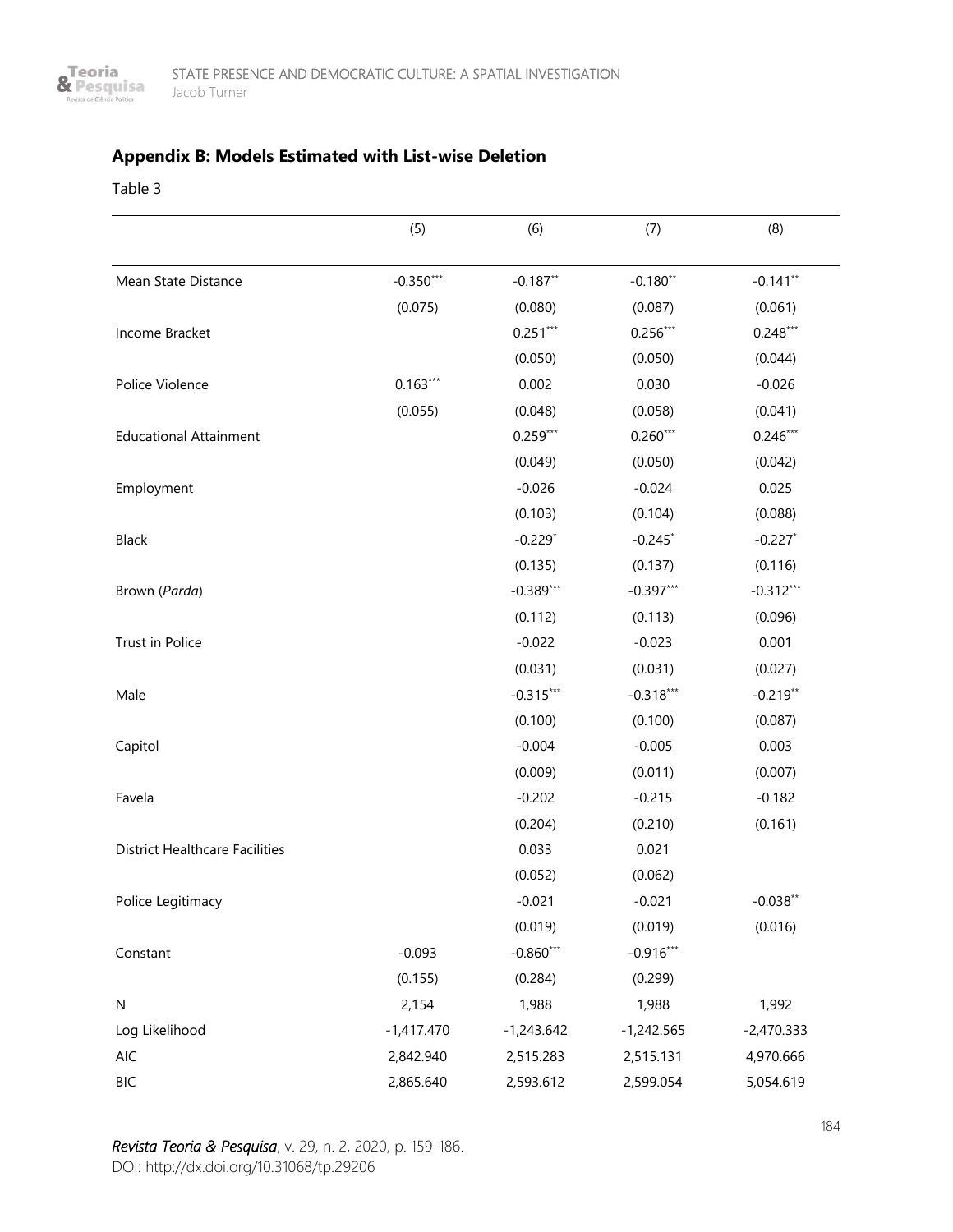

#### $p < .1$ ; \*\*p < .05; \*\*\*p < .01

*Notes: Models 1, 3, and 4 present results for multilevel binary logit models clustered at the district level. Model 2 presents pooled binary logit. Model 5 presents results for a multilevel ordered logit clustered at the district level. Clustered standard errors in parentheses.*